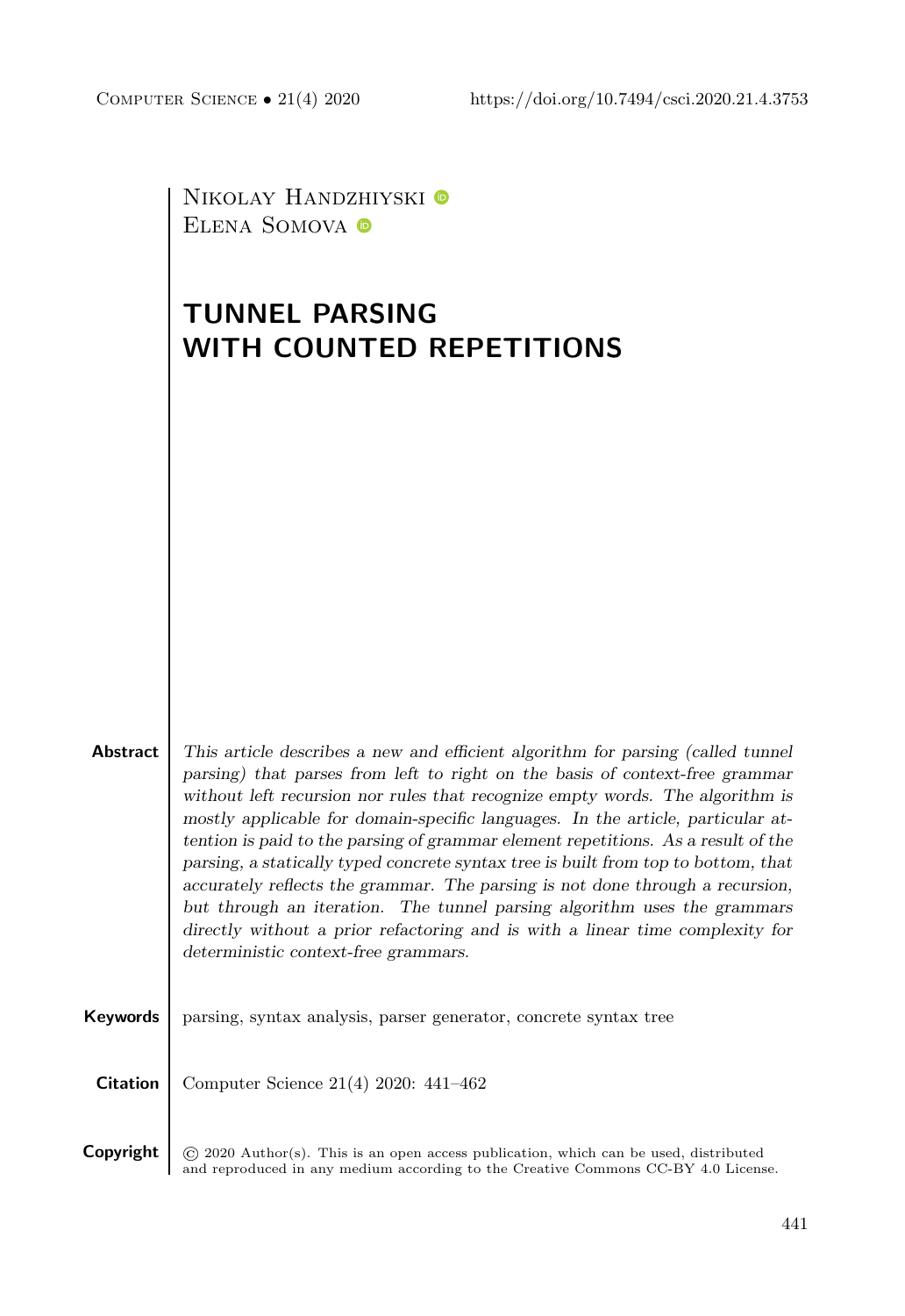## 1. Introduction

Many software systems process data that is formatted on the basis of some formal language. The most commonly used grammars to describe formal languages are as follows: regular grammar – the recognition based on such grammar is done by a finite state machine (deterministic or nondeterministic depending on the grammar); context-free grammar  $[28]$  – the recognition is done by a nondeterministic pushdown automata; and deterministic context-free grammar – where the recognition is done by a **deterministic pushdown automata**.

In order to understand the meaning of the data for a given language, a recognition process must be performed – parsing [\[2\]](#page-18-0). The recognition is performed by the use of the grammar rules. The main goals of the parsing are as follows:

- Check that a given string of characters (for short string) belongs to a given language.
- Build a syntax tree (a data structure containing a syntactic information) for the string.

As a successful parsing result, two types of syntax trees can be generated – abstract and concrete. An abstract syntax tree may not contain all of the grammar rules that are used during the parsing nor some of the recognized characters that are implied from the context (for example, the parentheses around mathematical expressions [\[1\]](#page-18-1)). In contrast, a concrete syntax tree contains all of the used rules and recognized characters during the parsing. In a source code, a syntax tree can be represented in two ways: statically typed syntax tree – with different data types for each rule and grammatical element; and dynamically typed syntax tree – the rules and the elements are represented by a common data type. During runtime, for a dynamically typed tree, many dynamic checks must be performed to distinguish the real object represented by the common data type. This article covers statically typed concrete syntax trees because they do not require additional checks for the data types of the objects stored in the tree at runtime.

Grammars often use special rules for expressing an **empty string** [\[2\]](#page-18-0) (a sequence of zero characters). An empty string is denoted as  $\epsilon$ , and the grammar rule that recognizes  $\epsilon$ , will be called  $\epsilon$ -rule. The article describes an effective algorithm for the parsing of strings that contain countable repetitions and the building of the relevant statically typed concrete syntax trees, by the use of context-free grammars without left recursion and  $\epsilon$ -rules [\[33\]](#page-20-1).

Section [2](#page-2-0) provides an overview of the parsing process as well as common approaches of its implementation. Section [3](#page-4-0) introduces some basic concepts and parsing problems that are relevant to the article. Section [4](#page-6-0) describes the tunnel parsing algorithm. Section [5](#page-13-0) contains an example parsing with various changes to the internal state of the parser as part of the **parsing machine**  $(PM)$  – an object that performs all of the recognition steps of the input string such as lexing, parsing, and the eventual build of a syntax tree. The section also contains information for the runtime speed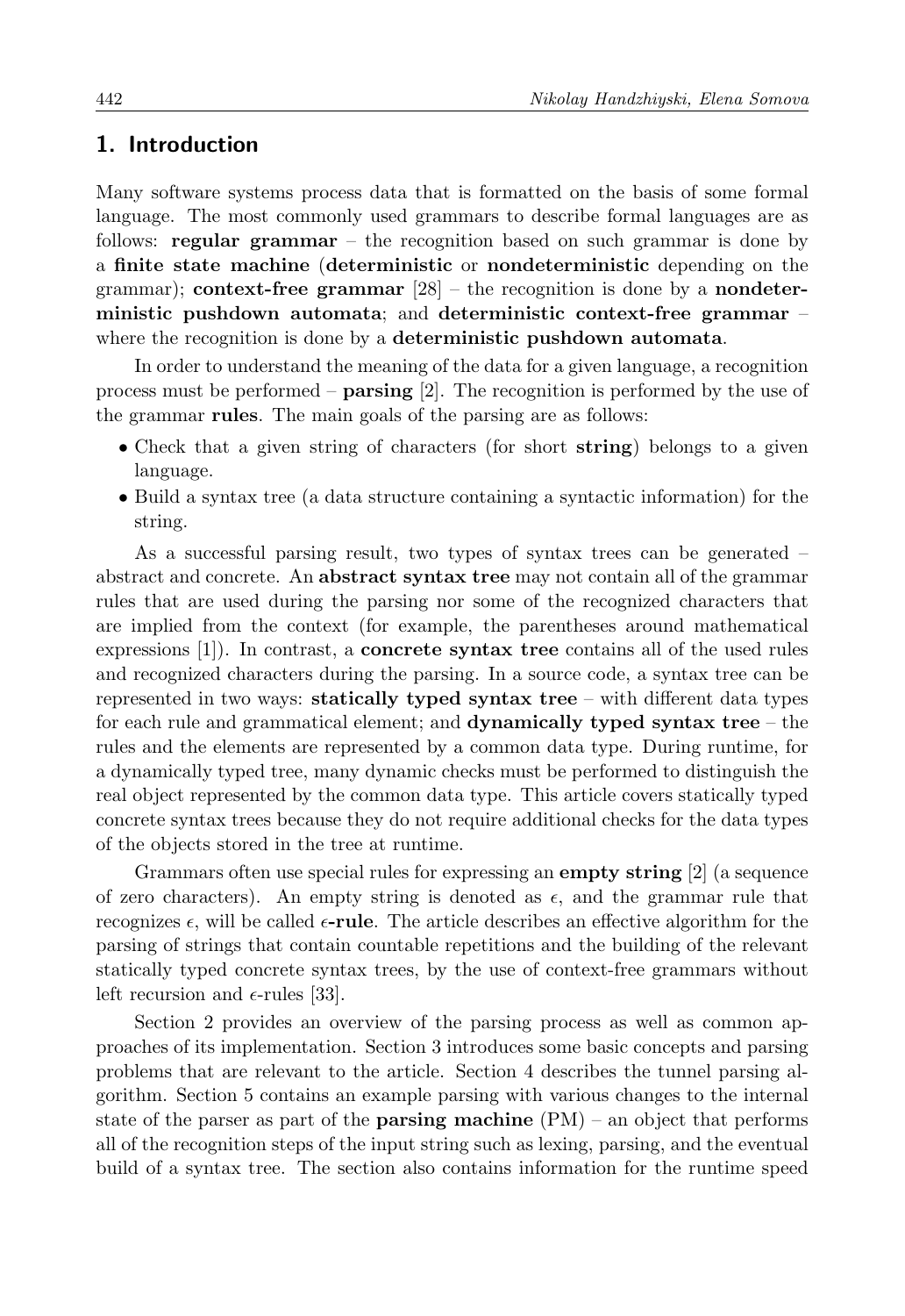performance and memory usage of the algorithm. Section [6](#page-17-0) describes the future development of the algorithm and some of its other features that are not covered by the article.

# <span id="page-2-0"></span>2. Overview

The extraction of a meaning from a string by the software systems is done through a process with the following steps:

- 1. If the input data is encoded by any character encoding standards such as ASCII, UTF-8, or UTF-16, they are decoded into characters.
- 2. The characters from the previous step are grouped into tokens (optionally) by a lexical grammar describing the syntax of tokens as formed by characters. The step ends with a result – a string of tokens.
- 3. The parsing is performed with the string of tokens as an input by using a parsing grammar that describes the syntax of the language as formed by tokens.
- 4. A syntax tree is generated (optionally).
- 5. The process ends successfully or with an error found in the input (a string that does not belong to the language).

The characters are often grouped into tokens, by the use of a regular grammar, which is converted to a nondeterministic finite automaton that can be used directly for the recognition of the tokens or to be converted to a deterministic finite automaton [\[25\]](#page-20-2) and then be used. This conversion is often done in practice [\[26\]](#page-20-3) by the use of the Brzozowski algorithm [\[7\]](#page-19-0) to create minimal deterministic final automata. During the tokens recognition from the automaton, the longest possible match is often taken for each character group, which is then converted into a token for further processing. If a lexical analysis is not performed, then each character becomes a token [\[33\]](#page-20-1).

When it is not necessary to create a syntax tree (as a part of the parsing result), the grammar can be modified by a process called refactoring [\[21\]](#page-19-1) to remove the  $\epsilon$ -rules or the left recursion in order to make the parsing possible by certain algorithms, to reduce the amount of the used memory, or to reduce the recognition time. If a detailed syntax tree is required (for the translation from one language into another, compilation, decompilation, or a certain analysis of the input data), any change in the grammar by the parsing process in order to obtain certain properties and to become suitable for parsing affects the resulting tree. In this case, the parsing process must not change the grammar. There are two main **syntax tree building algorithms**:

- top-down the first used derivation [\[9\]](#page-19-2) is the left-most one: the first created node of the tree is the root, then the left-most subnode in depth; each right subnode is created after its left sibling, as the last created node is the right-most one;
- bottom-up the first used is the right-most derivation: first, the deepest nodes of the tree are created, then they are grouped into their parent nodes; the last created node is the root.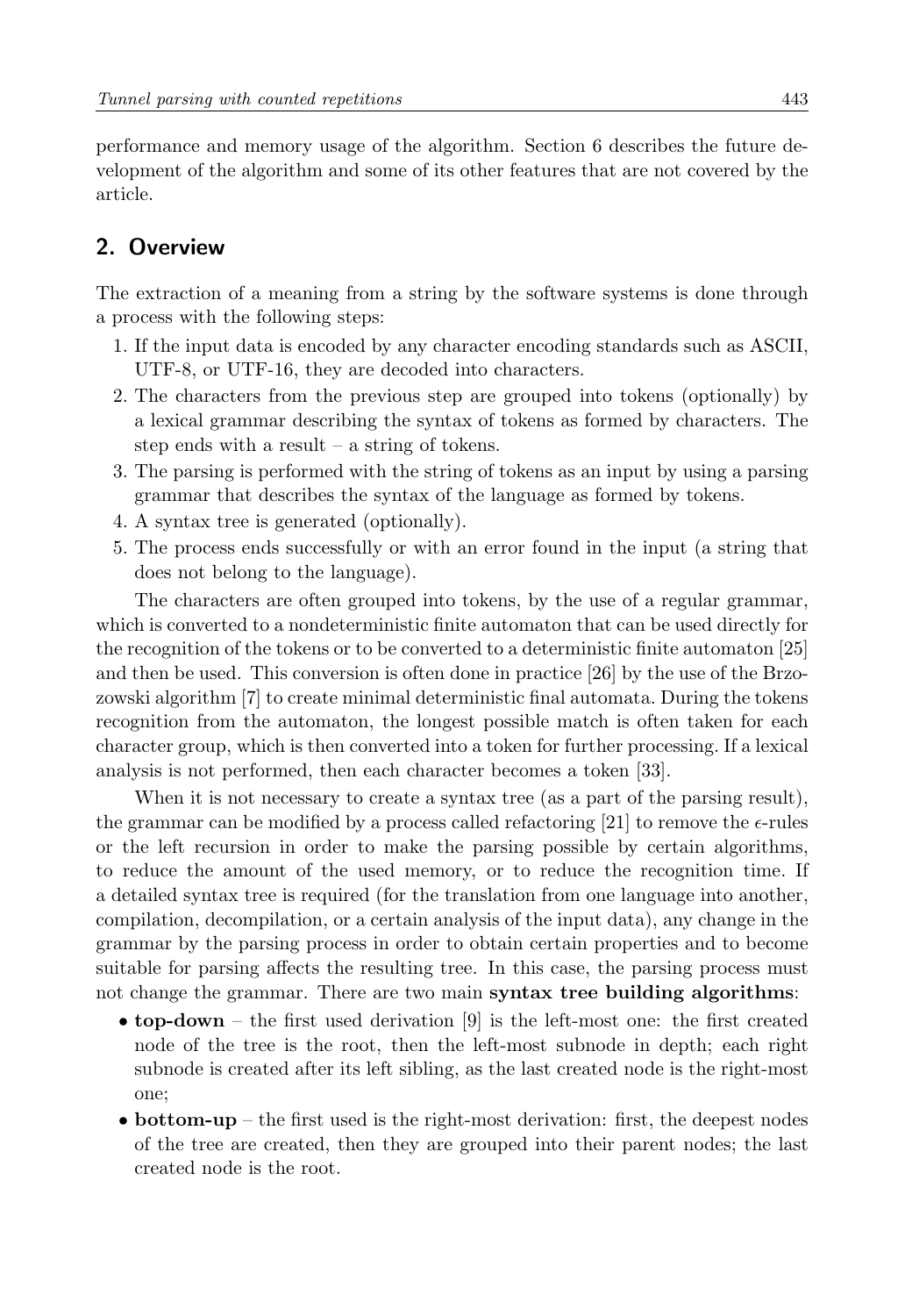The two main **parse strategies** are obtained by combining the parse direction from left to right with the syntax tree building direction. The first strategy, from left to right with the left-most derivation  $(LL)$ , enables each grammar rule to be directly implemented as a function in the target programming language and the thread-dedicated stack (call stack) to be used to recurse into the rules [\[18,](#page-19-3) [23\]](#page-20-4). The LL parsing makes it easy to add events directly to the grammar (for example, functions to be called while the parser passes through specific places in the grammar). The intuitive working method (as a standard software program) of the LL parsing makes it a more appropriate strategy to use. These types of parsers can be developed manually and generated automatically [\[4,](#page-18-2) [18,](#page-19-3) [33\]](#page-20-1).

In the second strategy (from left to right with the right-most derivation –  $LR$ ), a list of syntax tree nodes is maintained during the parsing. The two main possible operations are: a) moving the last nodes from the list as sub nodes in a new node that takes their place at the end of the list (called a reduce operation), and b) shifting of a symbol from the input string to the end of the list as a new single node (called a shift operation  $[3, 15]$  $[3, 15]$ .

The necessary symbols for making the decision to move the PM from one step to another will be called **look-ahead** symbols. When the parsing is done on the basis of a deterministic context-free grammar, one look-ahead symbol (at most) is required from the PM to progress. For some context-free grammars, the number of look-ahead symbols might be greater than one.

The parsing algorithms can be classified by the type of grammar that they can use. Of practical interest are those that use context-free grammars and particularly deterministic context-free grammars, as many programming languages and structured data are represented with them [\[11,](#page-19-5)[31,](#page-20-5)[34\]](#page-20-6). There are many linear algorithms for parsing of different grammar classes by the use of different parsing strategies. For example, the parsing expression grammars (PEG) [\[13\]](#page-19-6) target the actual parser generation (not the enumeration of all possible strings that are targeted by the context-free grammars). A PEG is never ambiguous because of the way the parsing is performed: the first match found is used to continue the parsing, and the other alternatives are not explored. The PEG parsers that use memoization [\[22\]](#page-20-7) run in linear time and are called packrat parsers [\[12\]](#page-19-7). The memoization can be used to accommodate the ambiguity and left recursion in polynomial time [\[14\]](#page-19-8). There are general parsing strategies that can produce all possible parse trees (a parse forest). A parse forest can be efficiently represented as a "shared-packed forest" [\[32\]](#page-20-8) by a generalized LR parser (GLR). Such a forest can be pruned after the parsing has been completed [\[20\]](#page-19-9). The GLR parsers may operate without an explicit lexer by the use of disambiguation filters [\[6\]](#page-19-10). The generalized LL parser [\[27\]](#page-20-9) runs in the worst case with a cubic time by maintaining multiple process threads [\[19\]](#page-19-11) to facilitate full backtracking. The generalized parsers run in linear time for deterministic grammars.

The context-free grammars (including the deterministic ones) can be a basis for parsing by a nondeterministic pushdown automaton where, for each grammar rule,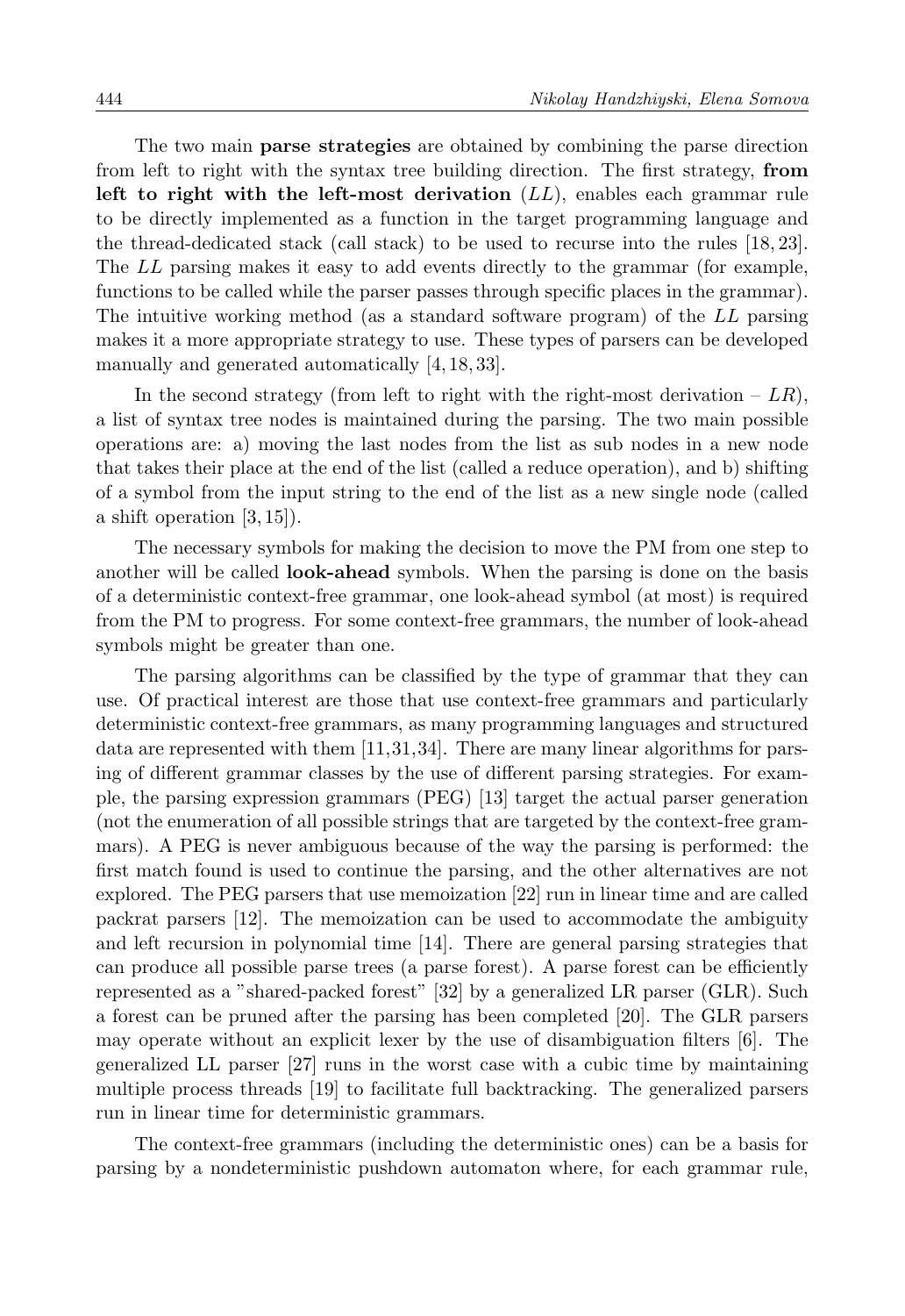a finite-state automaton is constructed. During parsing, these parsers use a link to a current automaton state – one of the generated automaton states for the grammar rules. The link changes its targeted state at the parsing steps depending on the symbols in the input string and the transitions from the current to the next automaton states. When a reference to another automaton is reached in the current automaton then the currently linked automaton state is added to a stack (called a **depth** stack). Then, the parsing continues with a new linked current state, which is the beginning of the referenced automaton. When the new automaton is completed, then the previous automaton state is popped from the depth stack and the parsing continues after it.

If a state is reached where it is not possible to continue the execution for a given input symbol during the parsing, then the following actions can be performed:

- When the parsing algorithm is  $LL$ , then the depth stack can be examined for all possible symbols that can be recognized in the place of the current wrong symbol. The found list of possible symbols is then displayed to the user, which is an intuitive solution for diagnosing input string errors and is more difficult to make for a parser that uses  $LR$  parsing.
- If the parsing machine only works with automata based on a deterministic grammar, then the parsing can be terminated immediately after the first error.
- If the parsing machine operates as a nondeterministic pushdown automaton, then the implementation must step back into the current automaton (possibly using the depth stack) and search for another path where it might recognize the input symbol. The maximum number of times for which it makes sense to go back is the maximum number of looking-ahead symbols, which is sufficient for the language recognition. There are algorithms [\[29\]](#page-20-10) that can predict at the point of the error (by heuristics or randomly) which symbol(s) should be in the place of the erroneous one, to add or remove some of the input symbols and eventually to modify the depth stack in such a way that the parsing will continue after the error.

## <span id="page-4-0"></span>3. Problem

The purpose of this article is to present an efficient and iterative parsing algorithm (called tunnel parsing) that supports countable repetitions as defined by the ABNF [\[5\]](#page-18-4) standard (or any other metasyntax that has the same expressive power, such as extended BNF [\[17\]](#page-19-12), for example, which supports a maximum occurrences of an element in its syntax but not a minimum). The result of a successful parsing with the algorithm is a concrete syntax tree that mirrors the grammar structure without losing information that can be used for a direct translation from one language into another. As defined in this article, the grammars that are accepted by the algorithm are without left recursion and  $\epsilon$ -rules. The built statically typed concrete syntax trees from Tunnel Grammar Studio (TGS) [\[33\]](#page-20-1) that implements the algorithm can be processed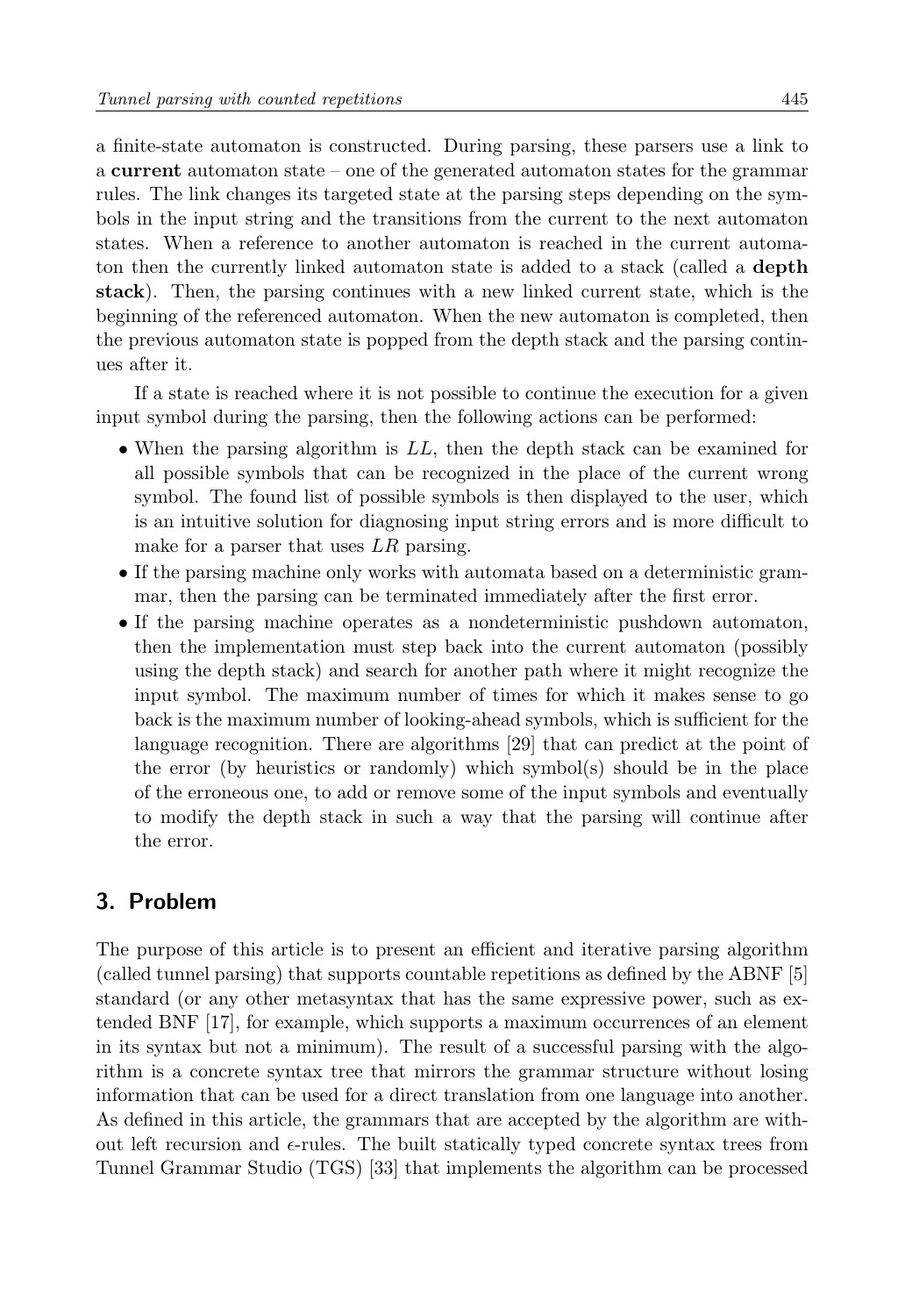quickly without dynamic checks of the data types stored in the tree and are selfsufficient – the tree contains all of the information in itself without references to other external data structures.

In tunnel parsing, as much information as possible is organized in advance from the grammar (such as rule enter/exit, alternative enter/exit, element repetitions and omissions, etc.) for a fast parsing, which can also be used at runtime by more than one PM.

A context-free grammar is defined by a tuple  $(N, \Sigma, R, S)$ , where set N contains all non-terminal symbols [\[9\]](#page-19-2), set  $\Sigma$  contains all terminal symbols,  $N \cap \Sigma = \emptyset$  (empty set), set R contains all rules, and S is the start symbol of the grammar,  $S \in N$ . The subsequent grammars will be described with the ABNF metasyntax, where the definitions have the following meanings (only those used in the article are listed):

- $-$  " $t$ " defines a terminal value in ABNF, but for the purpose of this article defines a terminal symbol (an element of  $\Sigma$ ); to simplify the algorithm description, each terminal symbol will consist of a single character;
- $-\mathbf{r}$  defines a non-terminal symbol  $(r \in N)$ : a grammar rule (for short a "rule") when it is on the left side of the sign = or a grammar reference (for short a "reference") to a rule when it is on the right side;
- $x y \text{concatenated grammar elements (for short, "elements");}$
- $-$  (z w) defines a grammar group (for short, a "group") of elements;
- $-$  a / b defines an alternative (logical *or* for the elements);
- $-$  n<sup>\*m</sup> A defines the repetitions of A, where  $n \in \mathbb{N}$  is the minimum repetitions (if omitted, it is considered to be a zero),  $m \in \mathbb{N}$  is the maximum repetitions (if omitted, it is considered to be an infinity), and  $n \leq m$ .

The groups in an ABNF grammar can be seen as rules with a single implicit reference to them at the point of the definition. Therefore, everything written about the rules below will apply to the groups as well. Under a "reference", it will be understood as a reference to a rule in the ABNF syntax as well as the implicit reference to a group when it is seen as a rule.

All of the terminal symbols that can be recognized from the beginning of a rule directly or by a recursive entering into the referenced rules will be called reachable [\[16\]](#page-19-13). Reachable terminal symbols after an element are those that can be recognized after it without using the possible depth stacks to the rule where the element is located. In Figure [1](#page-5-0) from the beginning of rule main the reachable terminal symbols are: a) "5" in the rule itself; and b) "5" in rule sub through its reference in rule main.

> $main = "5" "1" / 2*4sub$  $sub = "5"$

> Figure 1. Linked grammar rules

<span id="page-5-0"></span>To recognize repetitions of element A in ABNF syntax  $n * mA$  where  $n, m \in \mathbb{N}$ ,  $n \leq m, m \geq 2$ , n is the minimum and m is the maximum of repetitions (which will be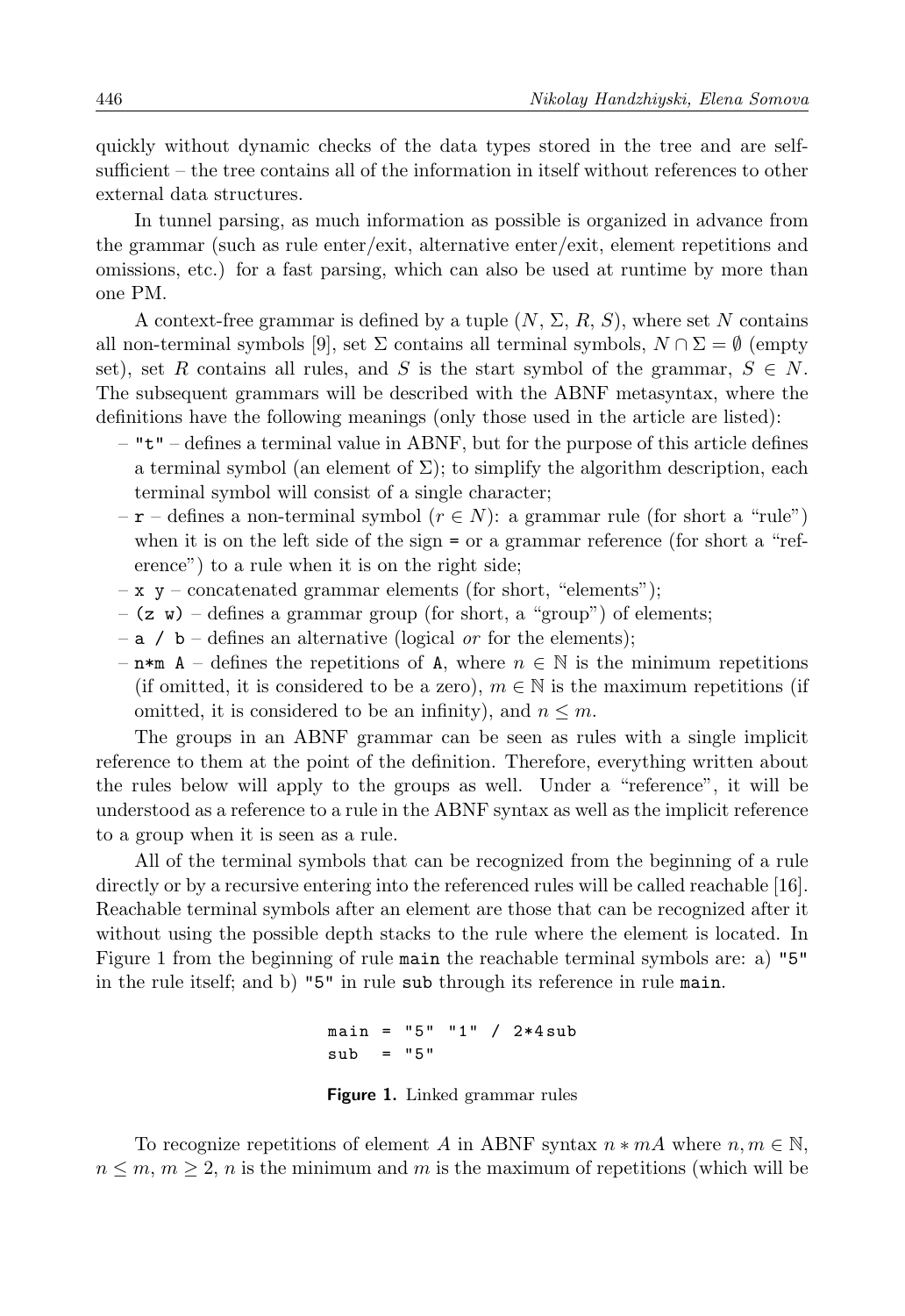called a countable repetition), the tunnel parsing uses an additional stack called a repetition stack that contains the information about the number of times element A has repeated. The definitions of n and m in this way does not encompass repetitions as  $0*1A$ ,  $*1A$ ,  $0*A$ ,  $*A$ ,  $1*1A$  and  $1*A$ , which are recognized by the appropriate arrangement of the transitions connecting the states of the automaton used for the recognition. During the construction of automaton states and transitions for any kind of an element repetition, the template in Figure [2](#page-6-1) is used (some of the transitions may be removed depending on the values of n and m), where the operations are as follows:

- *cpush*: pushing a repetition counter with a value of one in the repetition stack;
- *cpop*: pop one repetition counter from the top of the repetition stack;
- $\bullet$  *ctop*: the repetition counter value in the top of the repetition stack;
- cinc: an incrementation by one of the repetition stack top (i.e.,  $ctop = ctop + 1$ ).

<span id="page-6-1"></span>

Figure 2. Template for building repeatable element automaton

The tunnel parsing is not implemented as a traditional recursive LL parser in order to avoid the drawbacks when performing a recursion with the use of the threaddedicated stack. The algorithm is implemented as an iterative process to avoid the stack overflow of the thread-dedicated stack. To reduce the time of entering into functions in depth, all of the places in the grammar where there will be an in-depth search for a symbol are discovered at the parser generation time. For each such place, a control object is created (to be described later), that will guide the parsing machine at runtime in such a way that the search will be performed only once for each reachable terminal symbol. The tunnel parsing uses an execution stack that contains the information about the progress of the PM with a size that is proportional to the number of look-ahead symbols.

#### <span id="page-6-0"></span>4. Tunnel parsing algorithm

The following steps must be performed to create and use a tunnel parsing machine: the design of automata, extraction of tunnels, construction of routers, preparation of segments, creation of a control layer, and parsing.

#### 4.1. Design of automata

An automaton is created for each rule in the grammar (as in Figure [3\)](#page-7-0) whose states will be called automaton states or only states. The transitions in these automata are of three types: a) recognizing a terminal symbol at which end there is a terminal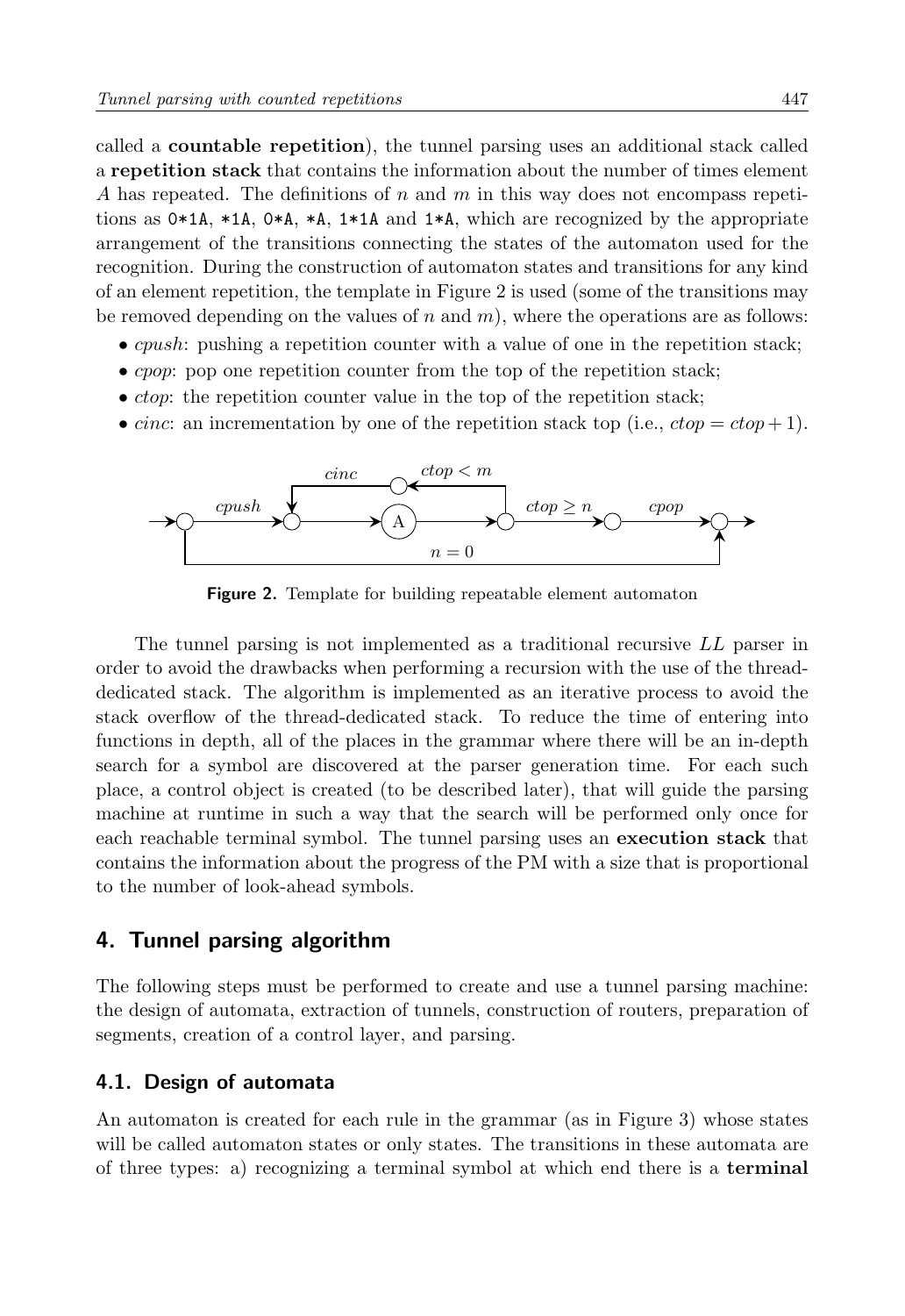state; b) not recognizing a terminal symbol but an  $\epsilon$  (i.e., no check for a terminal symbol is required to pass through them), as the transition label may indicate a certain operation on the internal state of the PM; and c) a reference to an automaton – to pass this transition, the referenced automaton must be successfully completed first. Hereafter, the "entering" and "exiting" of a rule or an alternative will mean the use of the respective transitions in the automaton built for the rule.

<span id="page-7-0"></span>

Figure 3. Automata generated from the grammar in Figure [1](#page-5-0)

In Figure [3,](#page-7-0) the dotted line transitions come from the repeatable element template in Figure [2](#page-6-1) with transition  $n = 0$  removed, as the minimum repetition is  $n = 2$ . The labels in the figure are as follows:  $a$  – entering into rule main; b and  $e$  – entering in the first and the second alternatives;  $c$  – next element; d and  $f$  – exiting from the first and the second alternatives with a success;  $q$  – exiting from rule main with success; u – entering in rule sub; v – entering into the first alternative of rule sub; w – exiting from the first alternative of rule sub; and  $x$  – exiting from rule sub with a success.

#### 4.2. Extraction of tunnels

A tunnel is a group of operations for changing the internal state of a PM and the related operations for the syntax tree building. To enable a context-free grammar recognition, for each **forward tunnel**<sup>[1](#page-7-1)</sup>, there must be a **backward tunnel**<sup>[2](#page-7-2)</sup>. For deterministic context-free grammars, the use of backward tunnels is not necessary.

For each rule start state, each state after a reference, and each terminal state of each automaton, all transitions to the next reachable terminal states are collected into tunnels in a depth-first search manner. In Figure [4,](#page-8-0) the dashed line shows the process of searching for and recording of the tunnels for terminal symbol "5". Of all of the operations used from the template in Figure [2,](#page-6-1) only cpush is recorded into the tunnels. The rest of the operations are performed by the PM during the exiting of the referenced rule. The following definitions are going to be used later on:  $E -$  the set of all transitions in the automata;  $O -$  the set of operations that change the depth stack of the PM; T – the set that contains all of the tunnels  $\tau \in T$ ;  $\tau = [e \mid o] - d + a$  – donates a tunnel, where the transitions that the tunnel uses are  $e = \{e_1, e_2, ...\}$ ,  $e_i \in E$ ,  $i \in \mathbb{N}$ ;

<span id="page-7-1"></span><sup>&</sup>lt;sup>1</sup>A tunnel that advances the parsing machine to a successful final state.

<span id="page-7-2"></span><sup>2</sup>A tunnel that will restore the PM as it was before the use of the forward tunnel.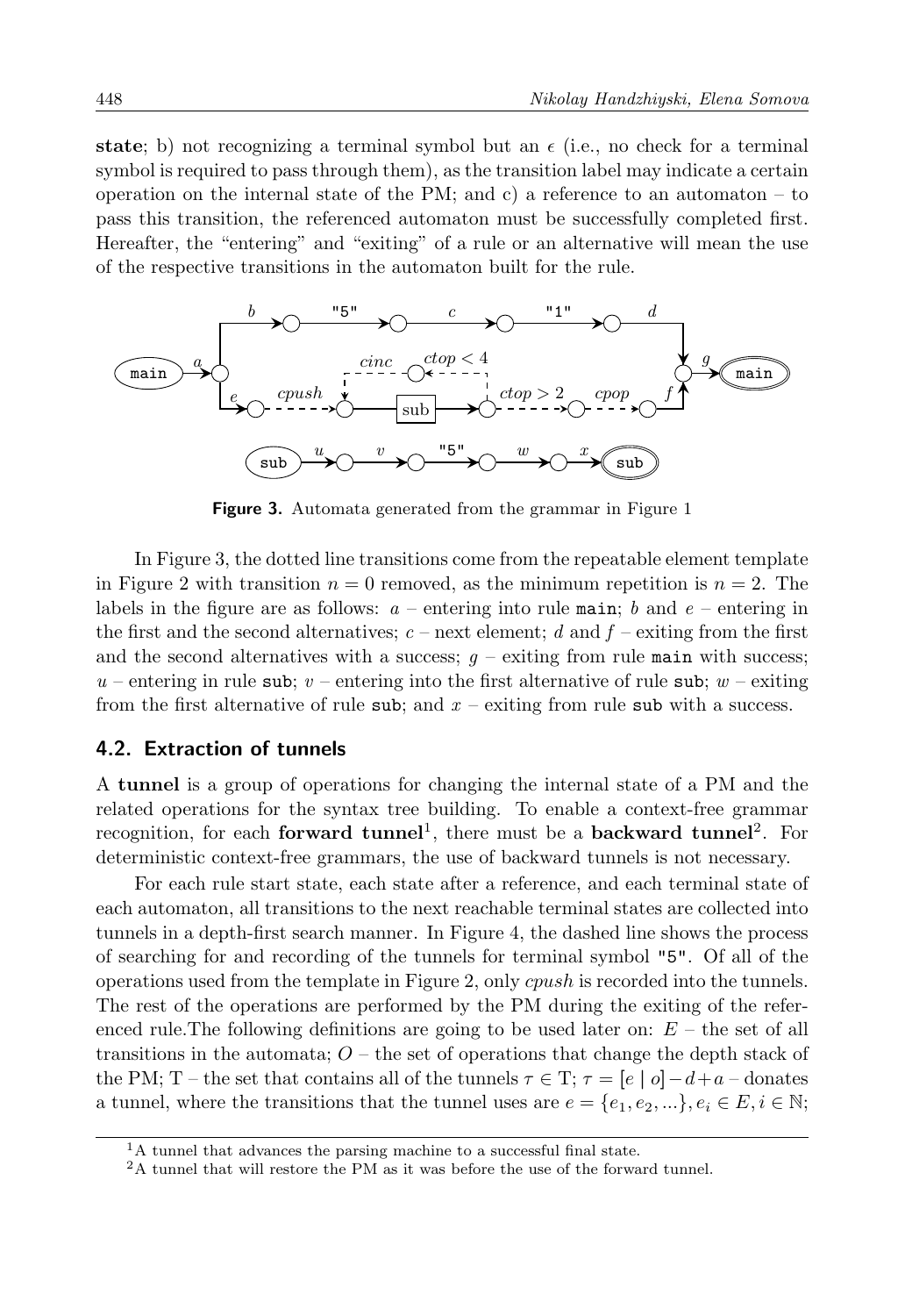the operations that change the depth stack are  $o = \{o_1, o_2, \dots\}, o_k \in O, k \in \mathbb{N}; d$  – the number of counters that will first be removed from the repetition stack;  $a$  – the number of counters (each with a value of one) that will be added to the repetition stack;  $\neg x$  – the reverse of x, where  $x \in (E \cup O \cup cpush); \downarrow r$  – entering into r; and  $\uparrow r$  – exiting from r (after its successful recognition), where  $r \in N$ ,  $\downarrow r \in O$  and  $\uparrow r \in O$ .

<span id="page-8-0"></span>

**Figure 4.** Search space for reachable terminal states

When  $o = \emptyset$ , the tunnel will be written as  $[e] - d + a$ , and when both d and a are zeroes, it will be written as  $[e]$ . For the grammar in Figure [1](#page-5-0) with automata in Figure [3,](#page-7-0) the tunnels are as follows:

- $\tau_0 = [a, b] \downarrow main$  for an input symbol "5" from the beginning of rule main;
- $\tau_1 = [\neg b, e, u, v] \downarrow sub] + 1$  if after  $\tau_0$  the parsing is unsuccessful, the PM, will attempt to recognize "5" at the beginning of rule sub by using this tunnel, whose terminal symbol is also reachable from the beginning of main;
- $\tau_7 = \lceil -v, -u, -e, -a \rceil \sqrt{sub}, -\sqrt{main} \rceil 1 \text{in case of an unsuccessful recognition}$ tion after the second reachable terminal symbol "5" from the beginning of rule main, this tunnel will be used by the PM to change its internal state to the one before the execution of  $\tau_0$  and  $\tau_1$ ;
- $\tau_2 = [u, v] \downarrow sub]$  a tunnel for entering into rule sub (directly or by the use of the reference to it from rule main) for input symbol "5";
- $\tau_3 = [\neg v, \neg u \mid \neg \downarrow sub]$  a tunnel that reverses the effect of  $\tau 3$ ;
- $\tau_4 = [c]$  a forward tunnel used after the recognition of "5" that will move the PM to the automaton state that is before the possible recognition of "1" in rule main;
- $\tau_6 = [-c]$  a backward tunnel from element "1" to element "5" in rule main;
- $\tau_7 = [d, g \mid \hat{\tau} \text{ main}], \tau_8 = [f, g \mid \hat{\tau} \text{ main}], \tau_9 = [w, x \mid \hat{\tau} \text{ sub}]$  tunnels for successful exits for rule main from its two alternatives as well as for rule sub from its single alternative; and
- $\tau_{10} = \lceil \neg g, \neg d \rceil \uparrow \text{main}$ ,  $\tau_{11} = \lceil \neg g, \neg f \rceil \uparrow \text{main}$ ,  $\tau_{12} = \lceil \neg x, \neg w \rceil \uparrow \text{sub}$ tunnels for moving backwards into rule main in its two alternatives and into rule sub in its single alternative.

# 4.3. Construction of routers

All reachable terminal states for all key positions (the start states, the states after each reference, and each terminal state) are collected from the constructed automata.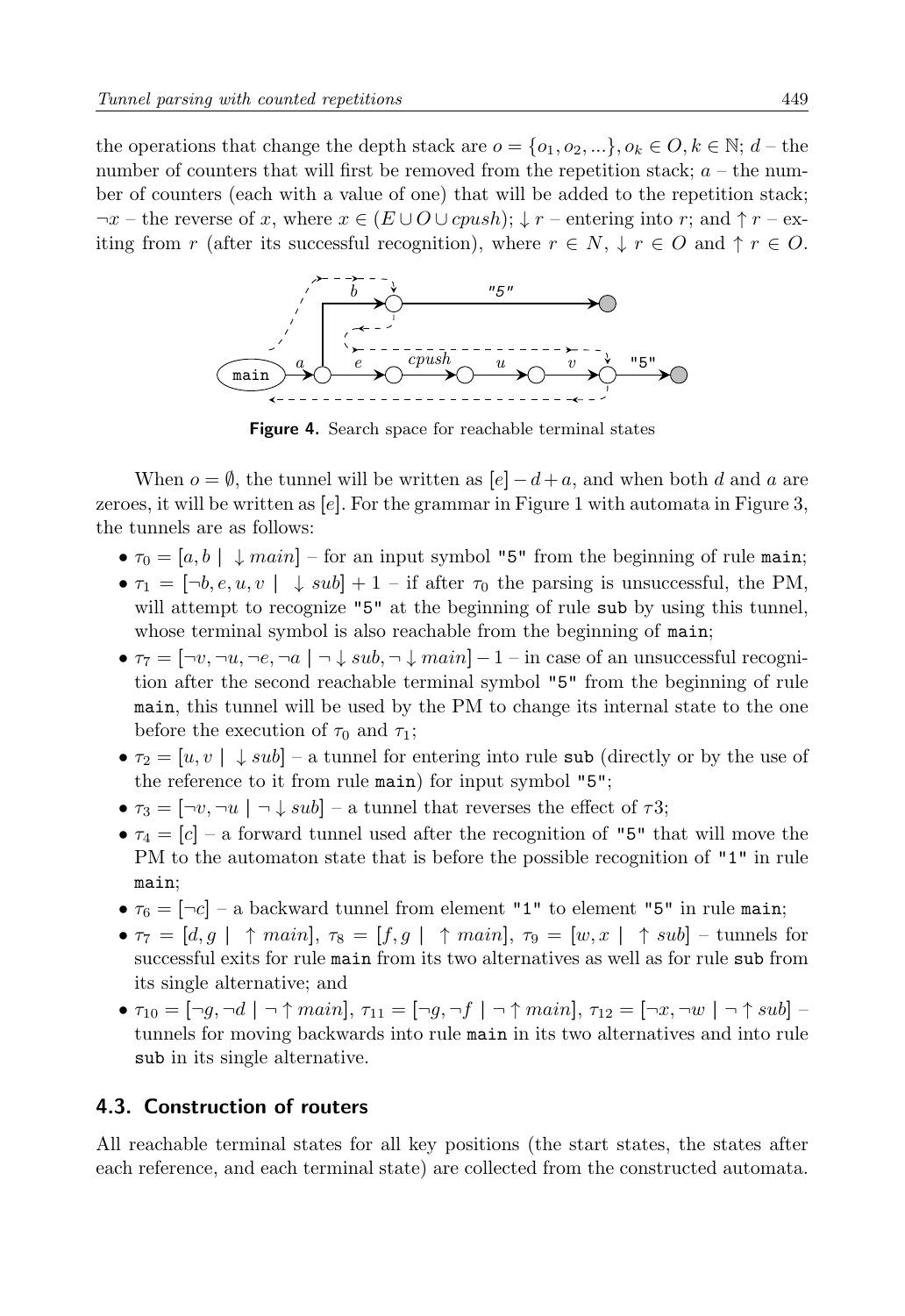When generating a parser that works with the tunnel parsing algorithm [\[33\]](#page-20-1), the collected data is stored sorted in static read-only memory to speed up the search for a next state of the PM at runtime. In Figure [4,](#page-8-0) the dark automaton states are the reachable terminal states from the start of the automaton generated for rule main.

The object that contains the information about the sorted states (by the value of the transition's terminal symbol that led to the respective terminal state) will be called a router and each of its elements a path. Thus, by having the tunnels and the routers before the start of the parsing, there is enough information on how the PM will progress.

The routers related definitions are as follows:  $U$  – the set of all routers in a PM;  $\sigma \in \Sigma$  – terminal symbol; C – the set of all control states; a control state –  $c \in C$ ;  $P$  – the set of all paths in a router;  $p - a$  path into a router as a pair of a terminal symbol and a control state (described later):  $\sigma \to c$ ;  $u = \langle P | c_{\epsilon} \rangle$  – a router where  $u \in U$ ,  $c_{\epsilon} \in C$ , as  $c_{\epsilon}$  will be used when the terminal symbol is not found in P.

The routers for the grammar in Figure [1](#page-5-0) with the automata in Figure [3](#page-7-0) are as follows:

- $u_0 = \langle$ "5"  $\rightarrow$  c<sub>7</sub> |  $\rangle$  with reachable terminal states from the beginning of rule main;
- $u_1 = \langle$ "5"  $\rightarrow$  c<sub>5</sub> |  $\rangle$  with reachable terminal states from the beginning of rule sub;
- $u_2 = \langle \ | \ c_{11} \rangle$  without reachable terminal states but with an exit path after "1" in rule main;
- $u_3 = \langle "1" \rightarrow c_8 | \rangle$  with reachable terminal states after "5" in rule main;
- $u_4 = \langle \, | \, c_{13} \, \rangle$  without reachable terminal states but with an exit path after "5" in rule sub.
- $u_5 = \langle$  "5"  $\rightarrow$  c<sub>9</sub> |  $\rangle$  with reachable terminal states from the repetition of the reference to rule sub in rule main before the minimum occurrences have been collected;
- $u_6 = \langle "5" \rightarrow c_{10} | \rangle$  with reachable terminal states from the repetition of the reference to rule sub in rule main after the minimum and before the maximum occurrences have been collected;
- $u_7 = \langle \, | \, c_{12} \rangle$  without reachable terminal states but with an exit path after the reference to rule sub in rule main.

#### 4.4. Preparation of segments

A segment will be called an object that exists for each rule reference. It has a link to a router with the next reachable terminal states after the corresponding reference. If the corresponding reference has a countable repetition, then other routers containing the reachable terminal states from the beginning of the referenced rule are also linked to by the segment. For example, the grammar in Figure [1](#page-5-0) has one segment, which uses router  $u_5$  before the minimum occurrences are collected, router  $u_6$  after the minimum but before the maximum occurrences are collected, and router  $u_7$  with reachable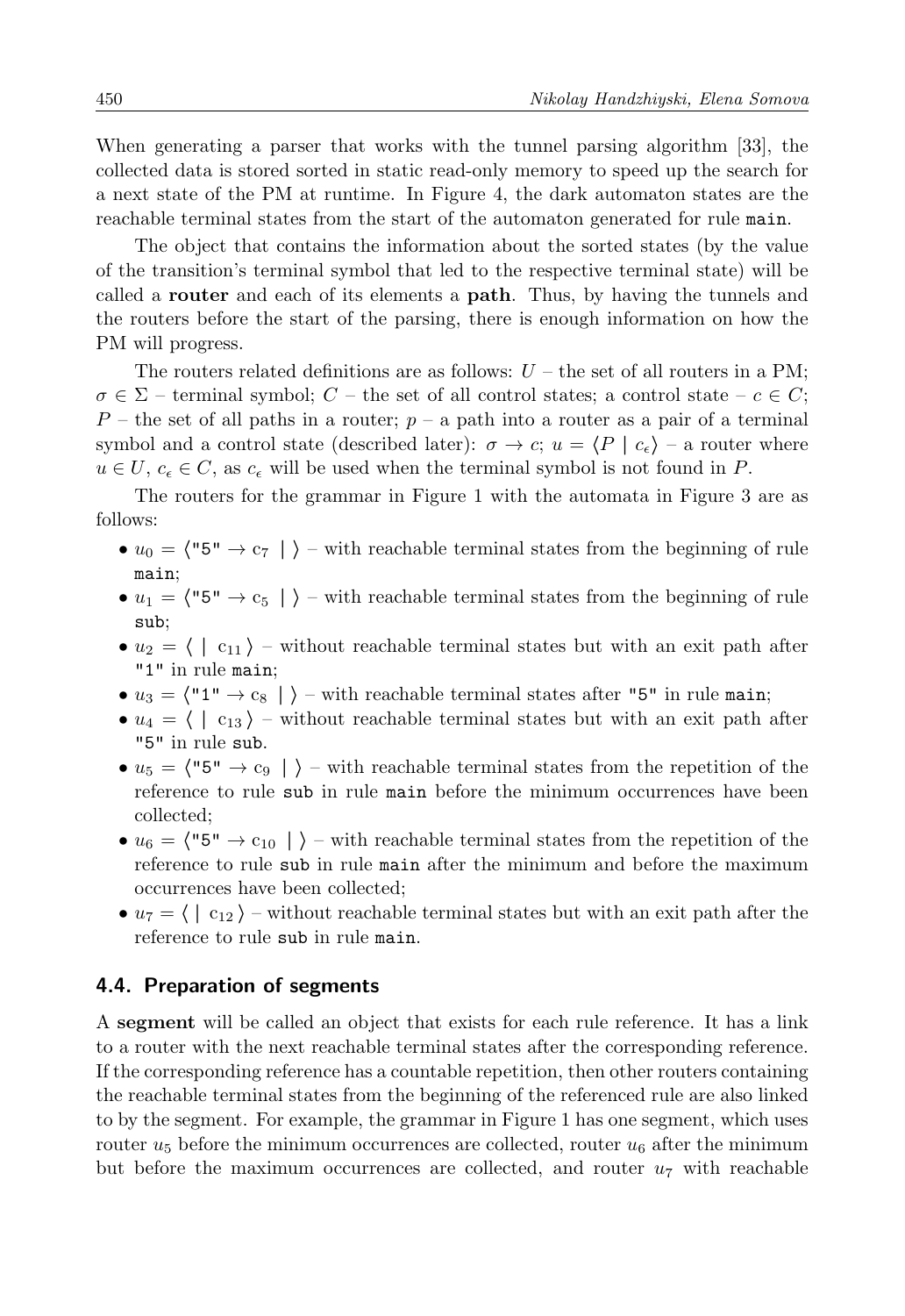terminal states after the reference. To be able the PM to control the repetitions, the segment contains the minimum and the maximum numbers of repetitions defined for the reference in the grammar.

The **depth stack** in the tunnel parsing algorithm consists of segments. To enable the PM to progress backwards to its previous internal states, two additional stacks exist that are used to archive a portion of the depth stack and the repetition stack and will be called a **depth stack archive** and a **repetition stack archive**, respectively.

When a PM exits a rule (after its successful recognition) the removed element from the depth stack is not deleted but rather moved to the archive. To control the backwards progress distance, an integer counter is placed in each element of the execution stack to count how many elements are moved from the depth stack to the archive. When there is a backwards progress, the PM will restore the depth stack from its archive with as many items as the value of that counter. The repetition stack is used similarly. For example, upon exiting from the template in Figure [2](#page-6-1) through the transition with the cpop label, a counter will be moved from the repetition stack to the repetition stack archive, and when the transition is used backwards, the repetition counter from the repetition stack archive will be moved back to the repetition stack.

#### <span id="page-10-0"></span>4.5. Creation of control layer

To control the execution of the PM, a set of objects is created that use the tunnels and the routers to form a control layer. Each of these control objects can be in one of several control states (their number depends on the object type) that are used one after another depending on the input symbols. Each execution stack element uses one control state per an input symbol. At any given time, no more than the maximum look-ahead symbols plus one of stack elements are needed for the algorithm to operate. The PM performs the required operations based only on the top of the execution stack. After each execution of the operations defined by a control state the PM may pause, as this is one iterative step in practice. The control objects signify the information to "where" in the automata the PM has reached, and the control states – "which" operations must be performed. In this article, the following control objects and their states are presented:

- c-origin created for each rule with a link to a router with all reachable terminal symbols from the beginning of the respective rule; the object has one state: "use";
- c-terminal created for each terminal state that has one control state: "use"; it has a link to a router with all reachable terminal symbols after the respective terminal state;
- c-token created for each terminal symbol (without a countable repetition) that can be found by a router search; there are two control states: a) "use" – the PM in this state moves with one input symbol forward, and b) "used" – after a subsequently unsuccessful recognition attempt, the PM in this c-state performs operations to restore its internal state to the one before the "use" c-state;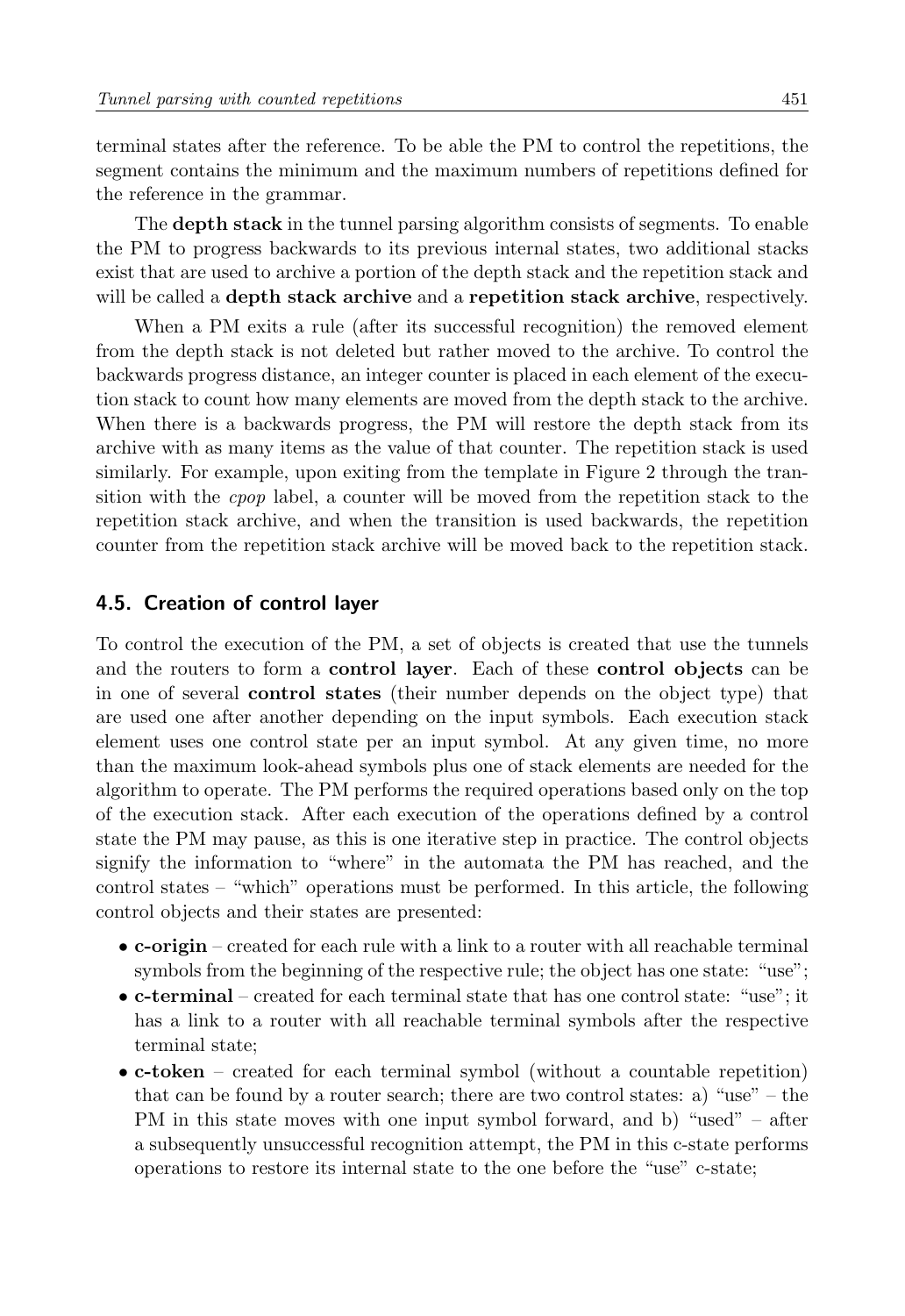- c-list created when there is a countable repetition of an element; the object has four states: "use" – the PM in this state prepares to parse a repetition (by pushing one in the repetition stack), moves forward to the next input symbol, and changes its state to "repetition" – used to recognize each subsequent repetition of the symbol (then, the top of the repetition stack is incremented by one), "back" – when a symbol different than the expected one appears, the PM moves one input symbol back (then, the top of the repetition stack is decremented by one), and "used" – the PM performs operations to restore its internal state to the one before the repetitions began (one repetition counter is removed from the top of the repetition stack);
- c-epsilon created when there is a path with  $\epsilon$  transitions from a terminal state or an automaton state at the end of a rule reference transition to the end of the automaton; it has one control state exist: "use";
- c-back-start created to be used after all reachable (from the start of a rule) terminal symbols are iterated and none led to the successful recognition of the input; there is one control state: "use";
- c-back-token created to be used after the recognition of a terminal symbol that is not part of a countable repetition; there is one control state: "use";
- c-back-list created analogously to c-back-token and used after the passing from a reference with a countable repetition to another reachable element where the parsing has failed and the PM goes back; in this step, one counter is restored from the repetition stack archive to the repetition stack;
- c-back-minimum created for each rule when there is at least one reference to it with  $minimum \geq 1$  occurrences; the PM in this c-state will decrement the repetition counter used and replace the top of the execution stack with c-restore (described later);
- c-back-middle created for each rule when there is at least one reference to it with  $maximum > 1$  and  $maximum > minimum$  occurrences; this control state is the same as c-back-minimum, as additionally after the counter is decremented, the PM will search for terminal states after the respective reference;
- c-unwind a global control object for the entire PM with one state "use", which is placed on top of the execution stack after the use of c-epsilon; the PM in this c-state removes one element from the depth stack and adds it to the archive depth stack as well as increases the exit counter by one; if the element after which the rule is exited has a countable repetition, then one repetition counter moves to the archive repetition stack from the repetition stack;
- c-restore a global control object for the entire PM with one state "use", which restores one or more depth stack elements from the depth stack archive and decreases the exit counter by one; if the restored segment has a countable repetition, one item from the repetition stack archive is restored to the repetition stack; the object remains on top of the execution stack until the exit counter reaches zero.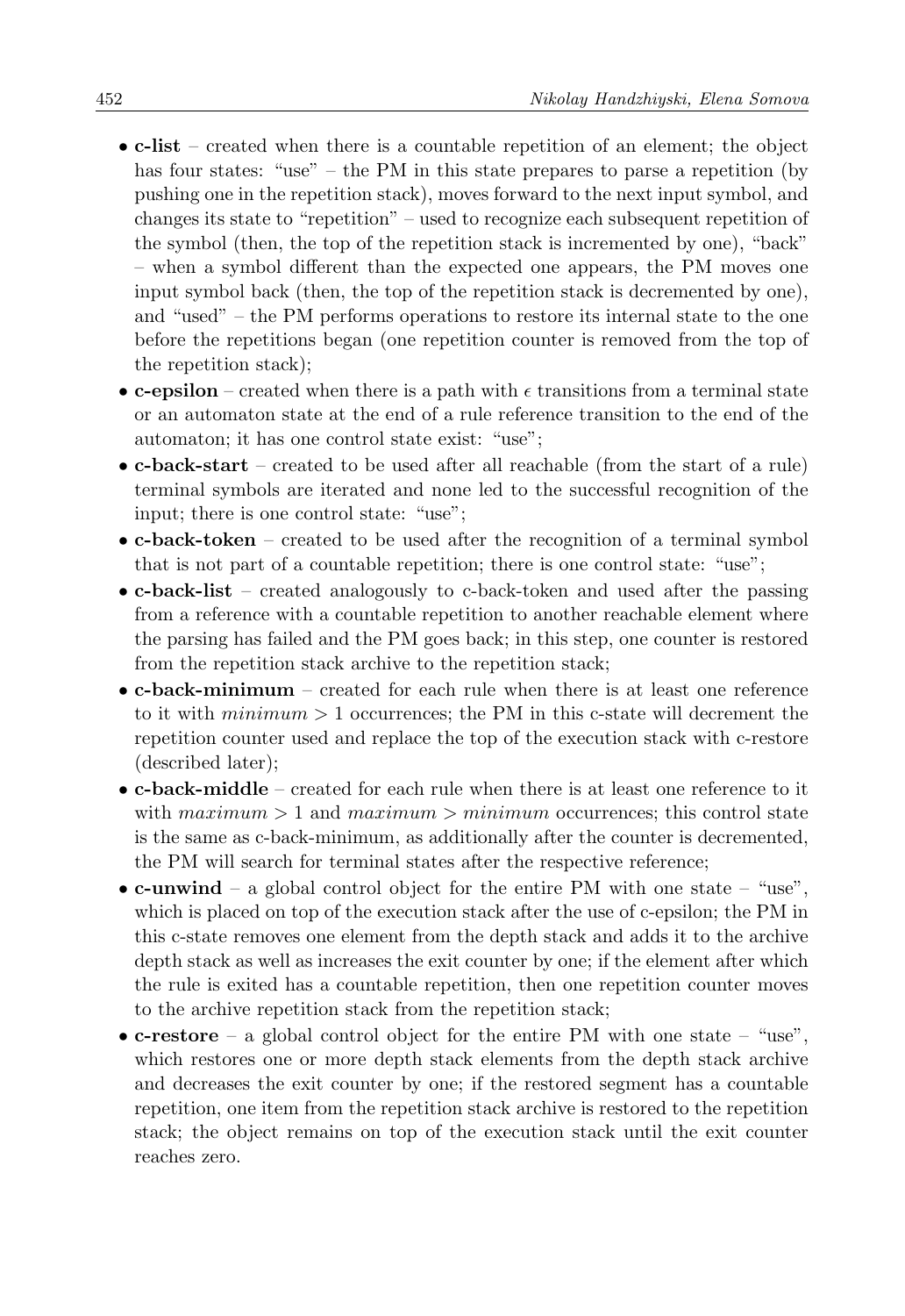In Table [1,](#page-12-0) the control objects for the grammar in Figure [1](#page-5-0) are written along with their relationships. Routers  $u_5$  and  $u_6$  are copies of router  $u_1$  together with the respective control states  $c_9$  and  $c_{10}$  instead of  $c_5$ . That makes the lists of control objects:  $(c_9, c_{17})$  – used on a repetition attempt of the reference to rule sub in rule main, before the minimum occurrences are collected and  $(c_{10}, c_{18})$  – used on a repetition attempt of the reference to rule sub in rule main, after the minimum occurrences are collected. Both lists are based on list  $(c_5, c_{15})$  that would be used if the start rule was sub with first input symbol "5".

| Type c-token                  |                 |                |          |  |  |  |
|-------------------------------|-----------------|----------------|----------|--|--|--|
| $^{\#}$                       | Next            | c-terminal     | Tunnel   |  |  |  |
| 5                             | $c_{15}$        | $c_4$          |          |  |  |  |
| 6                             | C <sub>14</sub> | c <sub>4</sub> | $\tau_1$ |  |  |  |
| 7                             | c <sub>6</sub>  | c <sub>3</sub> | $\tau_0$ |  |  |  |
| 8                             | $c_{16}$        | c <sub>2</sub> | $\tau_4$ |  |  |  |
| 9                             | $c_{17}$        | c <sub>4</sub> | $\tau_2$ |  |  |  |
| 10                            | $c_{18}$        | c <sub>4</sub> | $\tau_2$ |  |  |  |
| Global c-objects<br>Type<br># |                 |                |          |  |  |  |
|                               | 19              | c-unwind       |          |  |  |  |
|                               | 20              | c-restore      |          |  |  |  |

Table 1 Control objects for the grammar in Figure [1](#page-5-0)

| 13                  | Tq             | T12      |  |  |  |  |  |
|---------------------|----------------|----------|--|--|--|--|--|
|                     |                |          |  |  |  |  |  |
| Type $c$ -back- $*$ |                |          |  |  |  |  |  |
| $\#$                | $\ast$         | Tunnel   |  |  |  |  |  |
| 14                  | $_{\rm start}$ | $\tau_7$ |  |  |  |  |  |
| 15                  | $_{\rm start}$ | $\tau_3$ |  |  |  |  |  |
| 16                  | token          | $\tau_6$ |  |  |  |  |  |
| 17                  | minimum        | $\tau_3$ |  |  |  |  |  |
| 18                  | middle         | Т3       |  |  |  |  |  |

Type c-epsilon  $#$  Forward Backward 11 |  $\tau_7$  |  $\tau_{10}$ 12 |  $\tau_8$  |  $\tau_{11}$ 

Note that there is a list  $(c_7, c_6, c_{14})$  that is pointed to by router  $u_0$ . By the use of this list the PM will effectively iterate the reachable terminal symbols "5" from the start of rule main, which will be demonstrated later.

#### 4.6. Parsing

<span id="page-12-0"></span>Type c-origin  $\#$  | Router  $0 \quad u_0$  $1 \quad u_1$ Type c-terminal  $#$  Router 2  $u_2$  $3 \mid u_3$ 4  $u_4$ 

A direct real-time parsing is performed by an interpreter, or a parser is generated to a source code for the target programming language that can be embedded in other software tools. TGS has a debugger with an integrated interpreter, which performs the parsing in real-time and visually builds a syntax tree in forward and backward steps for a given grammar and an input. TGS also generates parsers that operate on the base of the tunnel parsing algorithm. At runtime, such a parser builds a statically typed concrete syntax tree by default as instances of object-oriented classes, because there is enough concrete information for the building from the used tunnels during the parsing. If some of this information is removed from the tunnels, an abstract dynamically typed syntax tree with a different level of abstraction can be built.

In tunnel parsing, the number of operations that the PM performs at each iterative step is independent from the number of input symbols. This enables the PM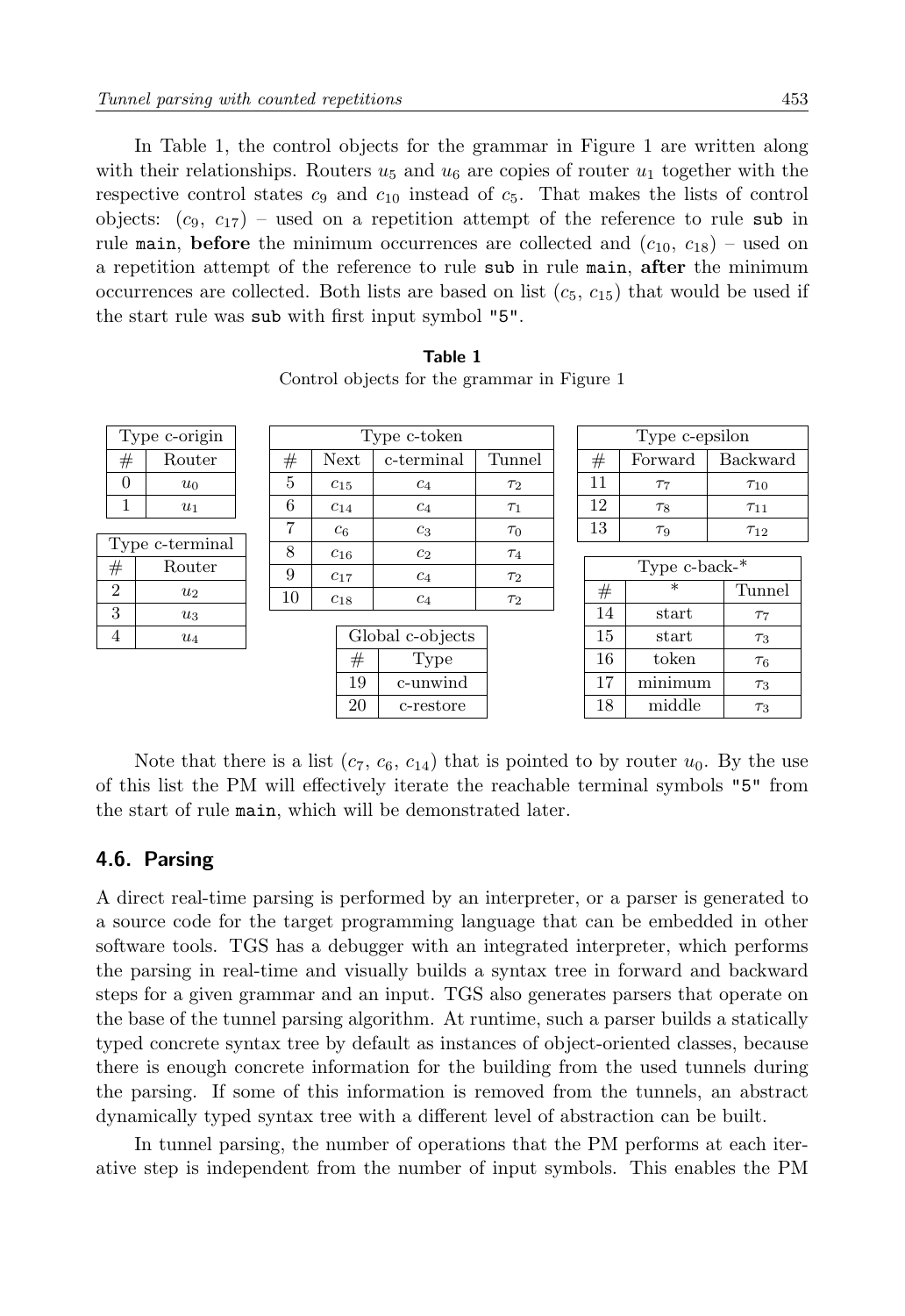to pause and resume its execution almost instantly. If this is not necessary, a good optimization of the algorithm [\[33\]](#page-20-1) is the implementation to perform several iterative steps in a sequence before returning the control to the user of the PM.

# <span id="page-13-0"></span>5. Results

An example of a tunnel parsing algorithm runtime execution for the grammar in Figure [1](#page-5-0) with automata in Figure [3,](#page-7-0) initial rule  $S = \text{main}$ , and three characters of input data ("555") is presented in Table [2.](#page-13-1)

<span id="page-13-1"></span>

| #                         | Input    | <b>Execution Stack</b>                    | Depth                  | Repeat                 | Task                                                                                                                   |
|---------------------------|----------|-------------------------------------------|------------------------|------------------------|------------------------------------------------------------------------------------------------------------------------|
| $\mathbf{1}$              | .555     | $c_0 use$                                 | Ø                      | Ø                      | search in $u_0$ and found $c_7$                                                                                        |
| $\overline{2}$            | $.555\,$ | $c_7 use$                                 | $\emptyset$            | $\overline{\emptyset}$ | use of $\tau_0$                                                                                                        |
| $\overline{\overline{3}}$ | .555     | $c_7 use$                                 | $\overline{\emptyset}$ | $\overline{\emptyset}$ | rule enter                                                                                                             |
| $\overline{4}$            | $.555\,$ | $c_7 use$                                 | main                   | Ø                      | next token                                                                                                             |
| $\overline{5}$            | 5.55     | $c_7 use$                                 | main                   | Ø                      | control state change                                                                                                   |
| 6                         | $5.55\,$ | $c_7$  used                               | main                   | $\emptyset$            | control state addition                                                                                                 |
| 7                         | 5.55     | $c_7 used, c_3 use$                       | main                   | $\overline{\emptyset}$ | search in $u_3$ and not found                                                                                          |
| 8                         | 5.55     | $c_7 used, c_3 use$                       | main                   | Ø                      | token back, c-state remove                                                                                             |
| 9                         | .555     | $c_7$  used                               | main                   | $\overline{\emptyset}$ | next control state                                                                                                     |
| 10                        | $.555\,$ | $c_6 use$                                 | main                   | $\overline{\emptyset}$ | use of $\tau_1$                                                                                                        |
| 11                        | .555     | $c_6 use$                                 | main                   | $\mathbf{1}$           | rule enter, next token                                                                                                 |
| 12                        | $5.55\,$ | $c_6 use$                                 | main,sub               | $\overline{1}$         | control state change                                                                                                   |
| 13                        | $5.55\,$ | $c_6$  used                               | main,sub               | $\mathbf{1}$           | control state addition                                                                                                 |
| 14                        | $5.55\,$ | $c_6 used, c_4 use$                       | main, sub              | $\overline{1}$         | search in $u_4$ and found $c_{13}$                                                                                     |
| 15                        | 5.55     | $c_6$  used, $c_{13}$  use                | main,sub               | $\mathbf{1}$           | use of $\tau_9$                                                                                                        |
| 16                        | $5.55\,$ | $c_6 used, c_{13} use$                    | main,sub               | $\overline{1}$         | control state change                                                                                                   |
| 17                        | $5.55\,$ | $c_6 used, c_{19} use$                    | main,sub               | $\overline{1}$         | rule exit                                                                                                              |
| 18                        | 5.55     | $c_6 used, c_{19} use$                    | main                   | $\mathbf{1}$           | search in $u_5$ and found $c_9$                                                                                        |
| 19                        | 5.55     | $c_6 used, c_9 use$                       | main                   | $\mathbf{1}$           | use of $\tau_2$                                                                                                        |
| 20                        | 5.55     | $c_6 used, c_9 use$                       | main                   | $\overline{2}$         | rule enter                                                                                                             |
| 21                        | 5.55     | $c_6 used, c_9 use$                       | main, sub              | $\overline{2}$         | next token                                                                                                             |
| 22                        | $55.5\,$ | $c_6 used, c_9 use$                       | main, sub              | $\overline{2}$         | control state change                                                                                                   |
| 23                        | 55.5     | $c_6 used, c_9 used$                      | main, sub              | $\overline{2}$         | control state addition                                                                                                 |
|                           |          |                                           |                        |                        | 24-33: similar to rows 14 to 23 inclusive, with a search $[u_6 \rightarrow c_{10}]$ instead of $[u_5 \rightarrow c_9]$ |
|                           |          | 34-37: similar to rows 14 to 17 inclusive |                        |                        |                                                                                                                        |
| 38                        | 555.     | $, c_{10}  used, c_{19}  use$             | main                   | 3                      | search in $u_6$ and not found                                                                                          |
| 39                        | 555.     | $, c_{10}  used, c_{19} use$              | main                   | 3                      | search in $u_7$ and found $c_{12}$                                                                                     |
| 40                        | 555.     | , $c_{10} used, c_{12} use$               | main                   | $\overline{3}$         | repetition archive                                                                                                     |
| 41                        | 555.     | $, c_{10}  used, c_{12} use$              | main                   | $\overline{\emptyset}$ | use of $\tau_8$                                                                                                        |
| 42                        | 555.     | $, c_{10}  used, c_{12} use$              | main                   | Ø                      | control state change                                                                                                   |
| 43                        | 555.     | $, c_{10}  used, c_{19} use$              | main                   | $\overline{\emptyset}$ | rule exit                                                                                                              |
| 44                        | 555.     | $, c_{10}  used, c_{19} use$              | Ø                      | Ø                      | success                                                                                                                |

Table 2 Execution of a PM for the grammar in Figure [1](#page-5-0)

An alternative execution of the described is first to recognize "5" through the reference to rule sub. This is an alternation in a different order of the reachable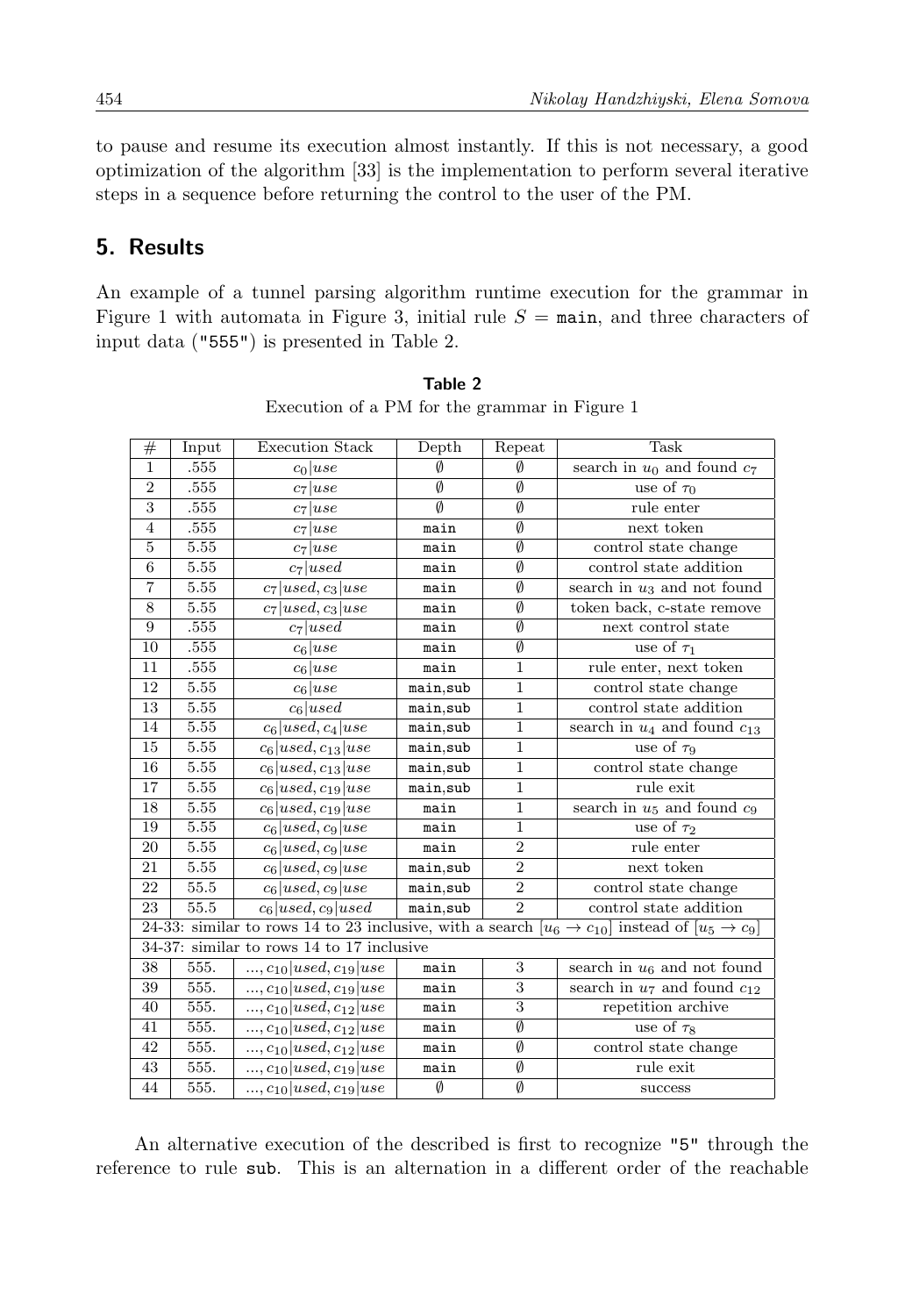terminal symbols in the grammar. The alternation can be in any order when there are many duplicate reachable terminal symbols in a router. This is correct from the point of view of the defined grammar, but it is not completely intuitive to the user. If this is ignored, it is possible to profile the parsing of a large amount of data in order to determine which reachable terminal symbols have led to a successful recognition more often. Then, the order of the duplicate terminal symbols in the routers can be changed to speed up the parsing of a profile-like input.

Table [2](#page-13-1) contains step-by-step changes on the internal state of the PM in each row. The content of the cells in column "Task" signifies the operation(s) performed by the PM to move from the current row to the next. The overall description of the events is as follows: a) the parsing starts with a search for a tunnel to use, from the start of rule main; b) tunnel  $c_7$  is found and used; c) the next token is loaded and it is used to search for the next tunnel in router  $u_3$  that has all reachable terminal states after "5" in rule main; d) no such tunnel is found, so the PM will try the next control state of  $c_6$  which is  $c_7$ ; e) the use of  $c_6$  moves the PM into rule sub and one repetition of the reference is accounted for; f) because there is no next reachable terminal symbols after "5" in rule sub, the PM will exit the rule with the use of global control object  $c_{19}$ ; g) because the repetition counter's value on the top of the repetition stack is **one** and it is less then the minimum required (two), the minimum repetition router  $u_5$ for rule sub is used from the PM; h) tunnel  $c_9$  is found and used; i) the parsing will continue until the next repetition of the reference – then, the PM uses router  $u_6$  to search for a tunnel and finds  $c_{10}$ ; j) the next time a repetition is attempted, it will fail because there are no more input tokens to use, and router  $u_7$  will guide the PM after the reference; and k) the parsing completes successfully when the depth stack is empty and there are no more tokens to use.

As described in this article, the parsing can benefit from various optimizations, which are a consequence of how the algorithm operates:

- The recognition process can be divided into parts lexical analysis, parsing, and syntax tree building, which can be run by different program threads so that a multi-threaded linear parsing is obtained as implemented in [\[33\]](#page-20-1).
- The lexical analysis and the parsing can be moved to a separate library to be used by more than one runtime client with only the syntax tree being in the client program. The library and client program can be in different programming languages.
- The implementation of the tunnel parsing algorithm can be in the form of an online algorithm<sup>[3](#page-14-0)</sup> as implemented in [\[33\]](#page-20-1).

An experiment was made with the grammar in Figure [5,](#page-15-0) which contains  $27 \text{ rules}^4$  $27 \text{ rules}^4$ and defines a language consisting of one word – a sequence of one or more lowercase

<span id="page-14-0"></span><sup>3</sup>An algorithm property to stop when there is not enough input data and to continue when new data is available.

<span id="page-14-1"></span><sup>&</sup>lt;sup>4</sup>The three dots represent the missing rules from C to X that each recognizes one letter and references the next rule alphabetically.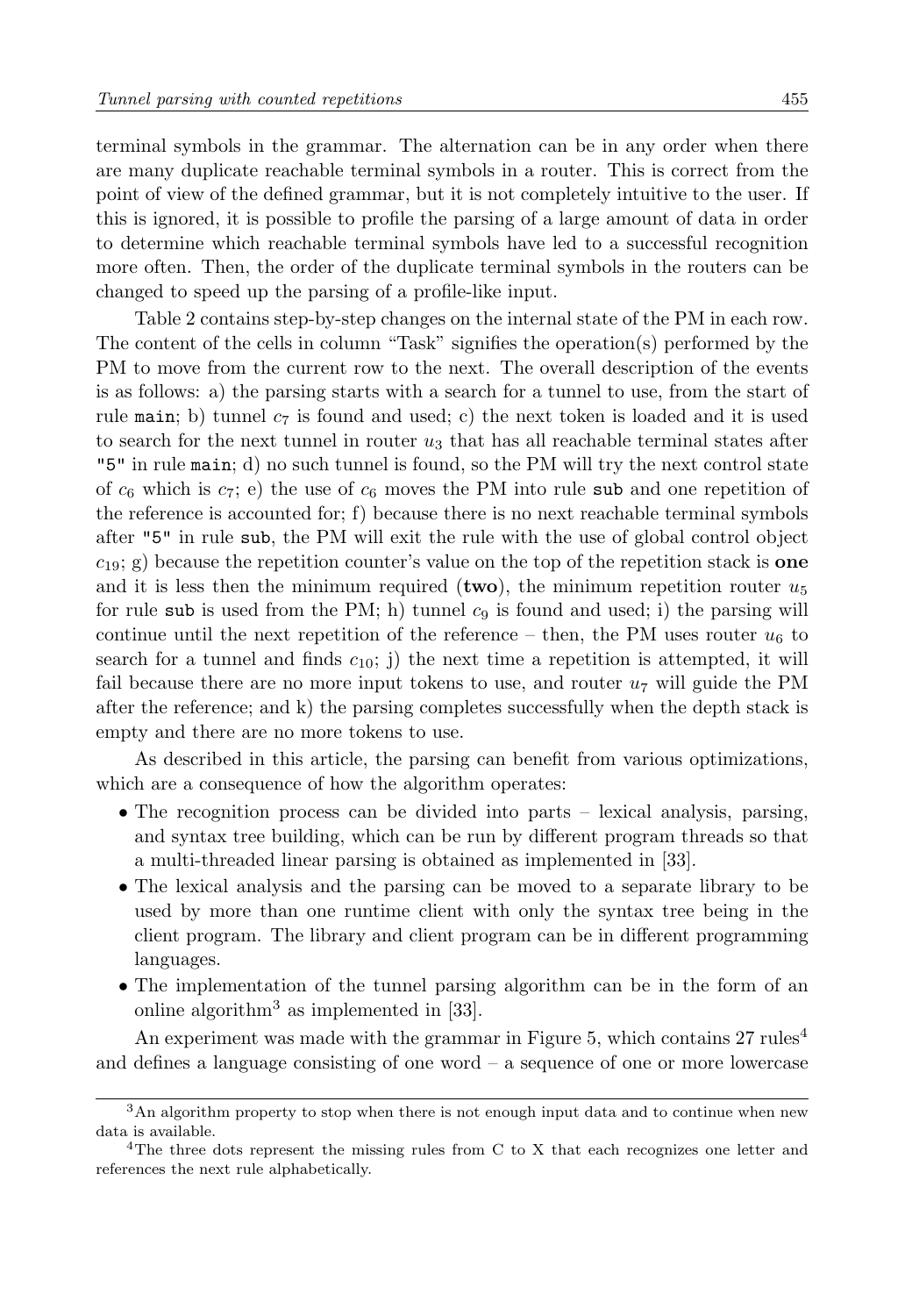<span id="page-15-0"></span>letters from the English alphabet. The grammar has an ABNF syntax defined in [\[5\]](#page-18-4) and upgraded by [\[8\]](#page-19-14). For the parser generators that do not accept it in this format, it is translated into the syntax of these parser generators. The purpose of the experiment is to compare the speed of different PMs when they are searching in depth and are choosing their next internal state from a large number of possible terminal symbols. The parser generators have the ability to move some computations described by this grammar in the lexical analysis. However, the purpose of the test is to measure the parsing speed, not the lexing speed – so, there is no extensive lexical analysis in the test.

```
document = 1*aa = %s" a" / bb = %s" b" / c...
y = %s"y" / zz = %s"z"
```
Figure 5. Performance test grammar

The results from the test are presented in Figure [6:](#page-16-0) in Figure [6a](#page-16-0), the parsing throughput (in megabytes); in Figure [6b](#page-16-0), the parsing plus the building of the syntax tree; and in Figure [6c](#page-16-0), the memory used as the difference between the end and the start of the measured parsing period. All of the PMs are compiled by Microsoft $(\mathbb{R})$  Visual Studio<sub>n</sub> 2015 Update 3, on C<sub>++</sub> for a 64-bit processor, optimized for speed in release. The executables are executed in Microsoft@ Windows@ 10, a 64-bit operation system. The used hardware is Intel $\mathbb{R}$ Core<sup>™</sup> i7-4790k @4GHz. The experimental input is 26 sequences of 1 million lowercase letters from the English alphabet. The first input (Depth 1) is with lowercase letters  $a$ , the second input (Depth 2) is with the letter b, and so on until  $z$  (Depth 26). Each value plotted in Figure [6](#page-16-0) is the average of ten consecutive executions of the executable (containing the compiled PM) without filtering any values. This resembles a real work process when an external program starts a compiler or an interpreter (which have the PM) for many inputs in a row. The input data is preloaded into the operative memory, and only the recognition time (any processing of the input data until the end of the parsing) is measured.

In Figure [6,](#page-16-0) the labels are:  $TGS - v1.0.50$  [\[33\]](#page-20-1) (the postfix S means statically typed concrete syntax tree, and postfix D means dynamically typed concrete syntax tree), JavaCC and JJTree – v7.0  $[10, 18, 30]$  $[10, 18, 30]$  $[10, 18, 30]$ , and ANTLR – v4.8  $[4, 23, 24]$  $[4, 23, 24]$  $[4, 23, 24]$ . Both the JavaCC and ANTLR generated parsers, built dynamically typed concrete syntax trees for this experiment.

The results show that TGS with the tunnel parsing algorithm is significantly superior in performance to the other PMs for this grammar. For example, when comparing TGS and JavaCC in a parse mode without a syntax tree generation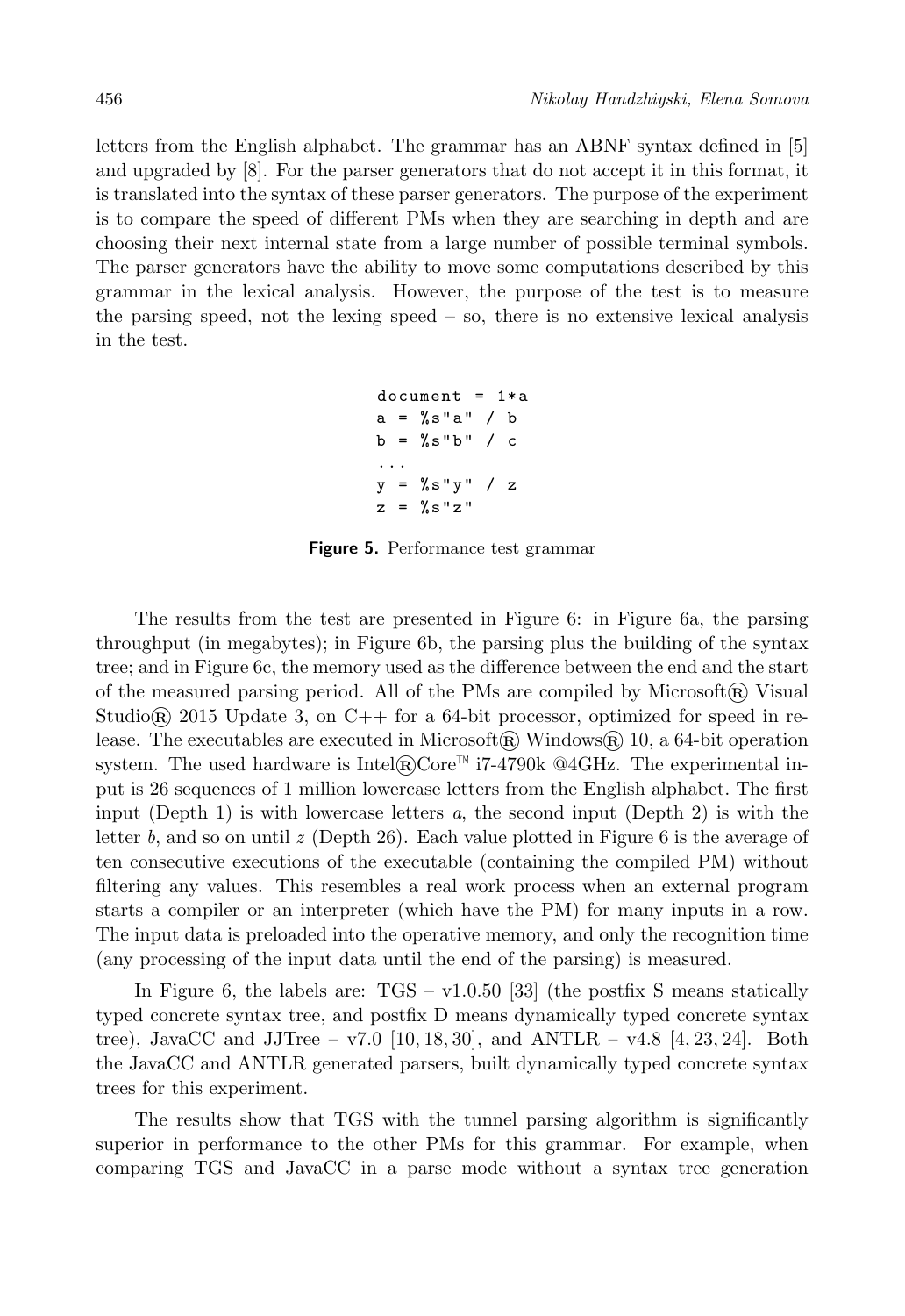(see Figure [6a](#page-16-0)), the generated PM by the TGS parser parses especially faster when the depth is less then 15.

<span id="page-16-0"></span>

Figure 6. PMs comparison for the grammar in Figure [5:](#page-15-0) a) parsing; b) parsing plus tree generation; c) used memory

In Figure [6b](#page-16-0), the fastest tree to be completed is the dynamically typed one from the PM generated by TGS, despite the fact that the used memory is nearly as much as that used for the statically typed tree, visible in Figure [6c](#page-16-0). The concrete trees generated by TGS and JavaCC are next by the building speed, and the slowest built with the highest memory usage is made by ANTLR.

The final TGS syntax tree contains each input character in itself, which makes the tree generated by TGS self-sufficient (without any pointers to external data). For a contrast, the tree generated by JavaCC+JJTree contains pointers to the first and last token in each rule, which prevents the memory for the input string associated structures to be released after the tree has been generated. When the tree is self- -sufficient, the tree builder and the parsing process itself can be in different programs and written in different programming languages, which is one of the goals of tunnel parsing.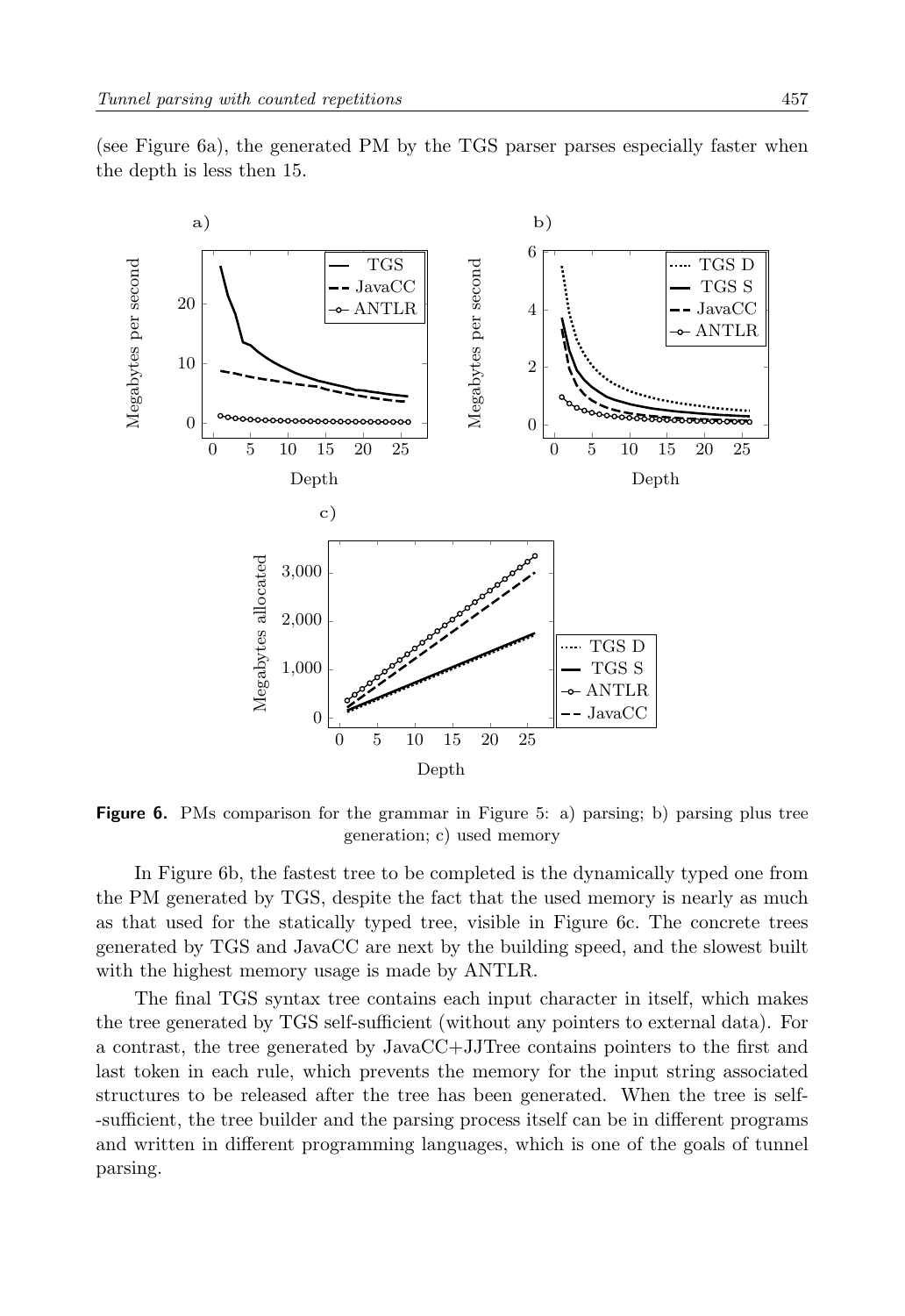For deterministic grammars, the tunnel parsing algorithm has a linear execution time relative to the number of input symbols because of the following:

- The PM progress is in iterative steps where each iterative step realizes the operations defined by the current execution stack top. As defined in Section [4.5,](#page-10-0) none of these operations is dependent on the input length but only on the current input symbol (for an eventual search in the routers).
- The control states that are placed on the top of the execution stack are never repeating because a) each control object has states that are used one after another and never loop, and b) the c-token control objects will have a next control object that is one of the c-back type control objects.

Additionally, the following observations can be made: a) the maximum number of control states executed for any deterministic grammar are linear to the input length but are not evenly distributed per token (notably, for the right recursive grammars); b) the stepping backwards into the input string and the again forward (Table [2,](#page-13-1) Rows 8 and 11) could be optimized (made "lazy", for example) from the implementation. This will effectively make the parsing for  $LL(k > 1)$  possible with  $k - 1$  tokens of lookahead. The current implementation in TGS moves explicitly in the input because this optimization is possible only for some grammars (such as the grammar in Figure [1\)](#page-5-0); however, this might change in the future.

In practice [\[33\]](#page-20-1), not only the parsing but also the syntax tree construction, destruction, and its conversion (printing) to a string must be iterative to ensure a robust runtime. An automatic synchronization [\[35\]](#page-20-13) of the previously generated trees and reflective printing [\[36\]](#page-20-14) might also be desirable.

# <span id="page-17-0"></span>6. Conclusion

This article described an algorithm for the parsing of domain-specific languages as programming languages and data structures. The languages are defined by a context- -free grammar without left recursion and  $\epsilon$ -rules. As a result of the parsing, a concrete syntax tree can be built from top to bottom. In the article, particular attention has been paid to the processing of the repetitions of the grammar elements. The algorithm does not change the grammar prior to the parsing. For this reason, the resulting syntax tree reflects the grammar precisely. In the tunnel parsing all operations are performed iteratively to avoid the potential overflow of the thread-dedicated stack. As defined in the article, the algorithm has a linear execution time when operating on the basis of a deterministic context-free grammar (the most commonly used in practice) and with an exponential time in the worst case for some nondeterministic context-free grammar.

The use of tunnels speeds up the parsing because all of the necessary changes to the internal state of the PM are executed at once for each reachable terminal symbol (with the use of a tunnel) without a depth search in the automata by using the threaddedicated stack. A PM based on the algorithm uses the control objects, their states,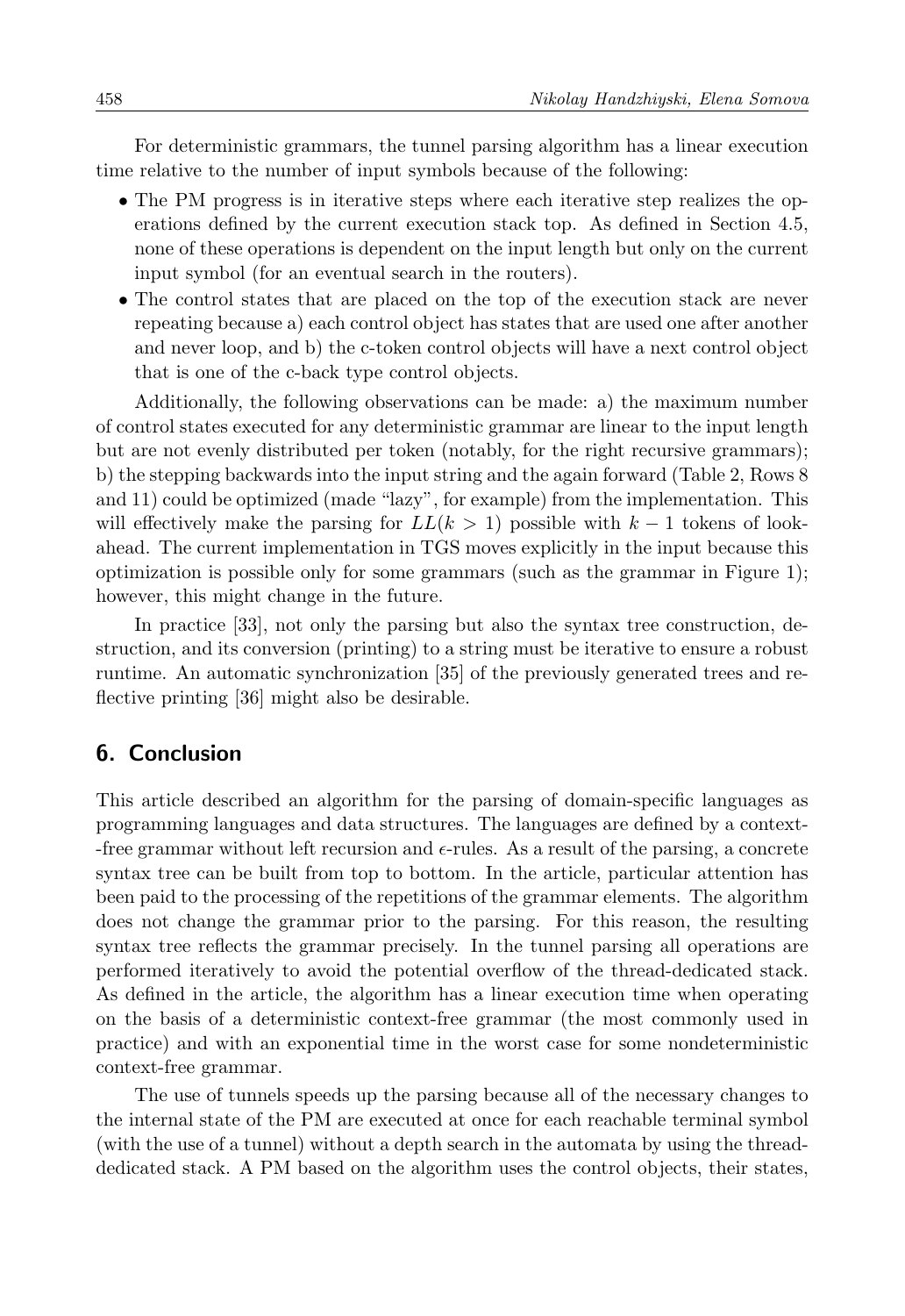the tunnels, and the routers to switch from one internal state to another. If there is no need to create a syntax tree, then there is no need to store its build information into the tunnels. This further reduces the amount of the generated code and speeds up the parsing.

In many programming languages, when a function is called, the memory is allocated on the thread-dedicated stack for all variables of the function that could be used. However, not all of them are actually used in every function call. When performing recursive calls of functions, a lot of memory on the stack might be reserved for the function variables (which will not actually be used). In tunnel parsing, the required data (arranged in stacks) is only allocated when it is necessary and deleted when it is no longer needed. This is important for the embedded microcontrollers, which often have a little operative memory.

The presented algorithm describes an execution of a PM through an iteration, as the depth relationships between the terminal symbols are accounted at the same time. The iterative execution avoids the problem of overflowing the thread-dedicated stack by replacing it with dynamic stacks, which are limited only by the total available operative memory. The algorithm also can parse some ambiguous grammars with a linear execution time by choosing one of the many possible  $\epsilon$  transitions for a c-epsilon control object.

A natural subsequent evolution of the current work is the extension of the presented algorithm with the ability to recognize context-free grammars that have  $\epsilon$ -rules or left recursion.

# Contribution

Nikolay Handzhiyski developed the theory by the supervision and encouragement of Elena Somova, based on his previously existing software implementation in Tunnel Grammar Studio [\[33\]](#page-20-1). Nikolay Handzhiyski performed the tests and (along with Elena Somova) verified the results. The authors discussed the theory and the results and contributed to the final article.

### References

- <span id="page-18-1"></span>[1] Abstract Syntax Tree Metamodel. [https://www.omg.org/spec/ASTM/.](https://www.omg.org/spec/ASTM/) Accessed: 2020-04-14.
- <span id="page-18-0"></span>[2] Aho A.V., Lam M.S., Sethi R., Ullman J.D.: Compilers. Principles, Techniques, and Tools (Second Edition), 2007.
- <span id="page-18-3"></span>[3] Aho A.V., Johnson S.C.: LR Parsing, ACM Computing Surveys, vol. 6(2), pp. 99–124, 1974.<https://doi.org/10.1145/356628.356629>
- <span id="page-18-2"></span>[4] ANother Tool for Language Recognition (ANTLR). [https://www.antlr.org/.](https://www.antlr.org/) Accessed: 2020-04-12.
- <span id="page-18-4"></span>[5] Augmented BNF for Syntax Specifications: ABNF. [https://tools.ietf.org/html/](https://tools.ietf.org/html/rfc5234) [rfc5234.](https://tools.ietf.org/html/rfc5234) Accessed: 2020-04-14.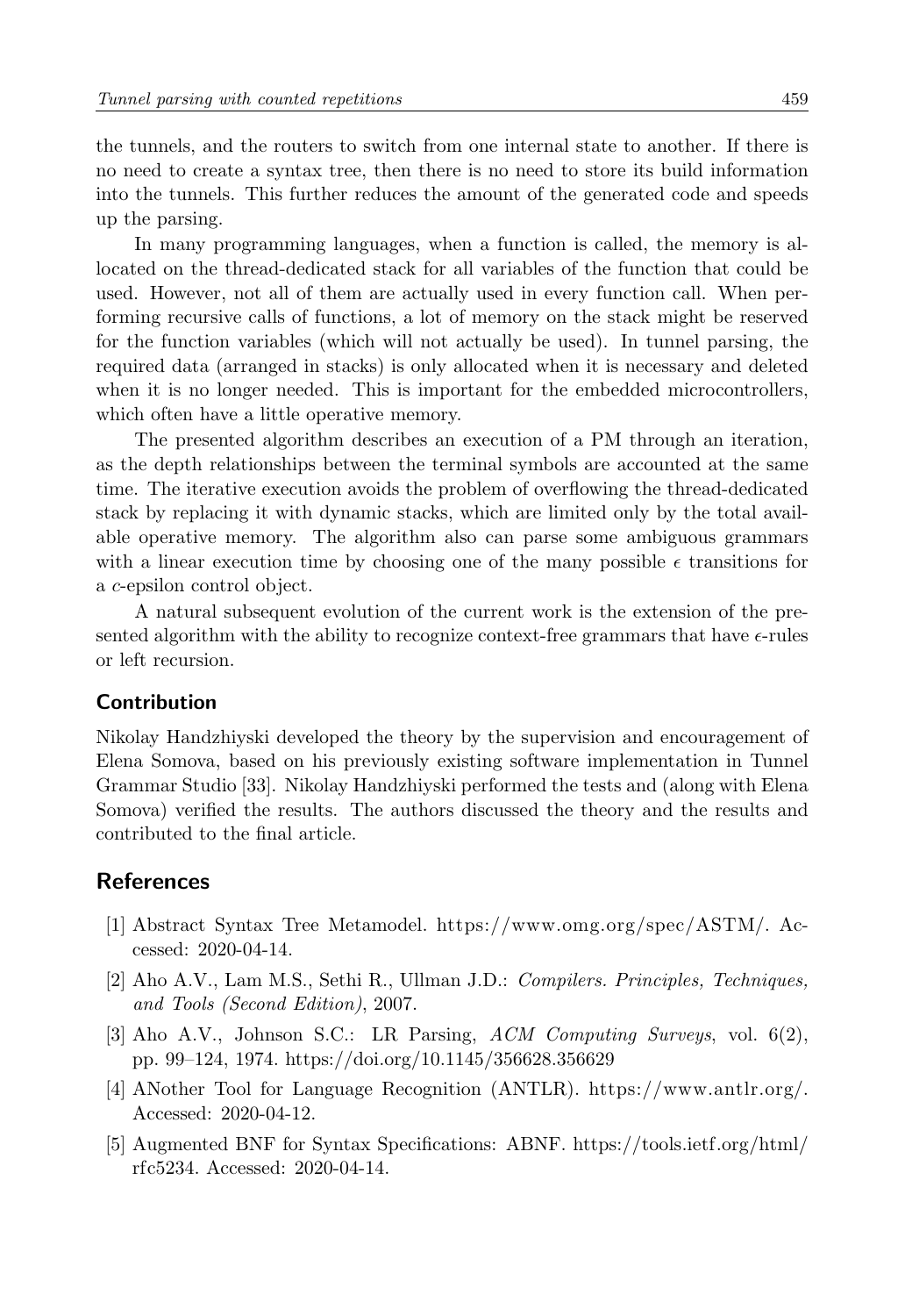- <span id="page-19-10"></span>[6] Brand van den M.G.J., Scheerder J., Vinju J.J., Visser E.: Disambiguation Filters for Scannerless Generalized LR Parsers. In: Proceedings of the 11th International Conference on Compiler Construction. Springer-Verlag, 2002.
- <span id="page-19-0"></span>[7] Brzozowski J.A.: Canonical regular expressions and minimal state graphs for definite events. 1962.
- <span id="page-19-14"></span>[8] Case-Sensitive String Support in ABNF. [https://tools.ietf.org/html/rfc7405.](https://tools.ietf.org/html/rfc7405) Accessed: 2020-04-14.
- <span id="page-19-2"></span>[9] Chomsky N.: On certain formal properties of grammars, Information and Con*trol*, vol.  $2(2)$ , pp.  $137-167$ , 1959.
- <span id="page-19-15"></span>[10] Copeland T.: Generating Parsers with JavaCC: An Easy-to-Use Guide tor Developers, Centennial Books, 2nd ed., 2007.
- <span id="page-19-5"></span>[11] Extensible Markup Language (XML). [https://www.w3.org/TR/xml/.](https://www.w3.org/TR/xml/) Accessed: 2020-04-14.
- <span id="page-19-7"></span>[12] Ford B.: Packrat Parsing: a Practical Linear-Time Algorithm with Backtracking. Ph.D. thesis, Massachusetts Institute of Technology, 2002.
- <span id="page-19-6"></span>[13] Ford B.: Parsing Expression Grammars: A Recognition-Based Syntactic Foundation, ACM SIGPLAN Notices, vol. 39, pp. 111–122, 2004. [https://doi.org/10](https://doi.org/10.1145/964001.964011) [.1145/964001.964011.](https://doi.org/10.1145/964001.964011)
- <span id="page-19-8"></span>[14] Frost R.A., Hafiz R.: A new top-down parsing algorithm to accommodate ambiguity and left recursion in polynomial time, SIGPLAN Notices, vol. 41(5), pp. 46–54, 2006. [https://doi.org/10.1145/1149982.1149988.](https://doi.org/10.1145/1149982.1149988)
- <span id="page-19-4"></span>[15] Grune D., Jacobs C.J.H.: Parsing Techniques: A Practical Guide, Ellis Horwood, 1990.
- <span id="page-19-13"></span>[16] Hopcroft J.E., Ullman J.D.: Introduction to Automata Theory, Languages, and Computation, Addison-Wesley Publishing Company, 1979.
- <span id="page-19-12"></span>[17] ISO/IEC 14977:1996(E) Information technology – Syntactic metalanguage – Extended BNF. [http://standards.iso.org/ittf /PubliclyAvailableStandards/.](http://standards.iso.org/ittf/PubliclyAvailableStandards/) Accessed: 2020-04-14.
- <span id="page-19-3"></span>[18] Java Compiler Compiler (JavaCC). [https://javacc.org/.](https://javacc.org/) Accessed: 2020-04-12.
- <span id="page-19-11"></span>[19] Johnstone A., Scott E.: Modelling GLL Parser Implementations. In: Malloy B., Staab S., van den Brand M. (eds.), Software Language Engineering. SLE 2010. Lecture Notes in Computer Science, vol. 6563. Springer, Berlin, Heidelberg, pp. 42–61, 2011.
- <span id="page-19-9"></span>[20] Macedo J.N., Saraiva J.: Expressing Disambiguation Filters as Combinators. In: Proceedings of the 35th Annual ACM Symposium on Applied Computing. Association for Computing Machinery, 2020.
- <span id="page-19-1"></span>[21] Moore R.C.: Removing Left Recursion from Context-Free Grammars. In: Proceedings of the 1st North American chapter of the Association for Computational Linguistics Conference, 2000.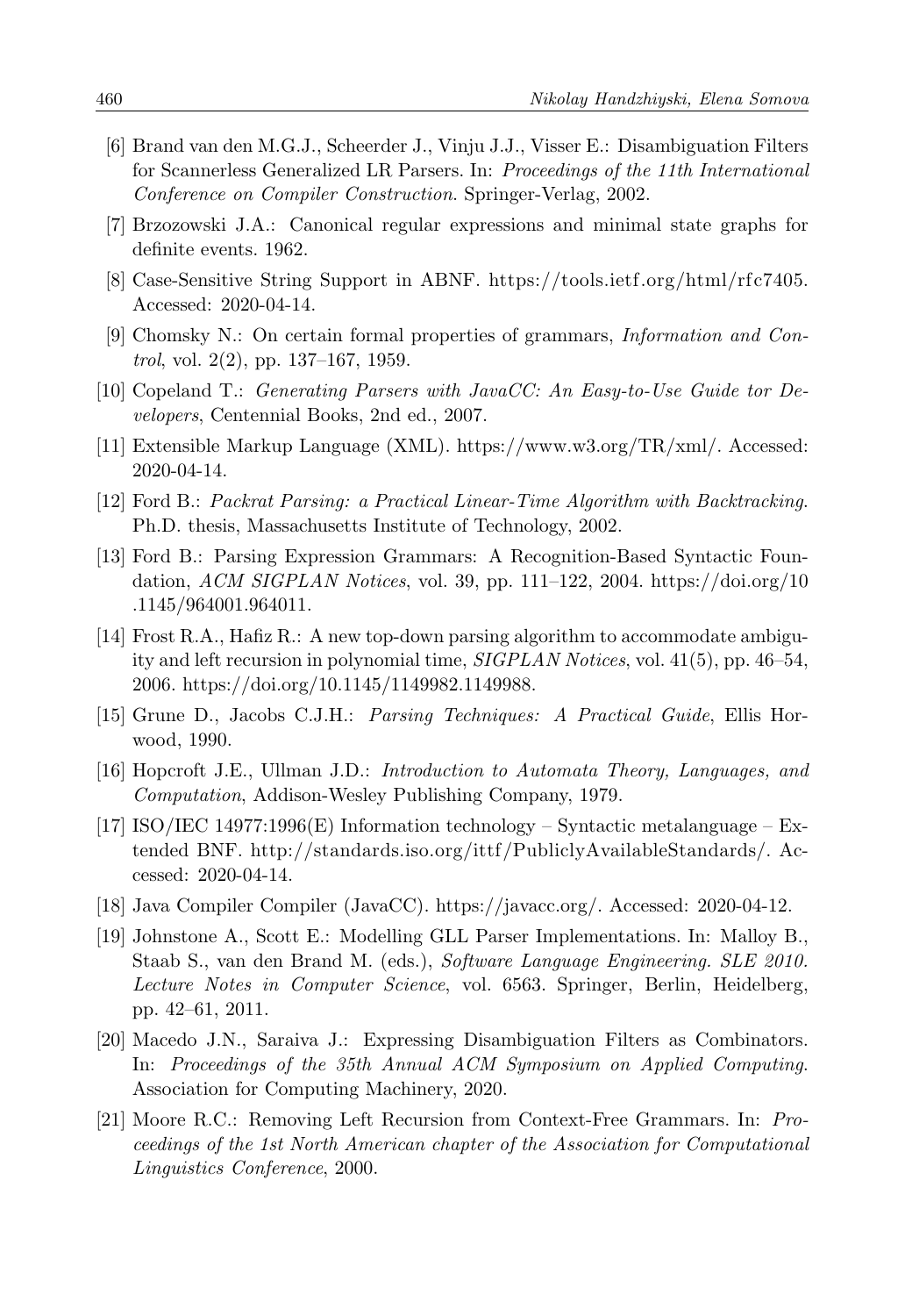- <span id="page-20-7"></span>[22] Norvig P.: Techniques for automatic memoization with applications to context- -free parsing, Computational Linguistics, vol. 17(1), pp. 91–98, 1991.
- <span id="page-20-4"></span>[23] Parr T.: Language Implementation Patterns: Create Your Own Domain-Specific and General Programming Languages (Pragmatic Programmers). Pragmatic Bookshelf, 2010.
- <span id="page-20-12"></span><span id="page-20-2"></span>[24] Parr T.: The Definitive ANTLR 4 Reference. Pragmatic Bookshelf, 2nd ed., 2013.
- [25] Rabin M., Scott D.: Finite Automata and Their Decision Problems, IBM Journal of Research and Development, vol. 3(2), pp. 114–125, 1959.
- <span id="page-20-3"></span>[26] Saraiva J.: HaLeX: A Haskell Library to Model, Manipulate and Animate Regular Languages. In: Proceedings of the ACM Workshop on Functional and Declarative Programming in Education, University of Kiel Technical Report 0210. 2002.
- <span id="page-20-9"></span>[27] Scott E., Johnstone A.: GLL Parsing. In: Electronic Notes in Theoretical Computer Science, vol. 253(7), pp. 177–189, 2010.
- <span id="page-20-0"></span>[28] Sipser M.: Introduction to the Theory of Computation. Course Technology, 2nd ed., 2006.
- <span id="page-20-10"></span>[29] Spenke M., M¨uhlenbein H., Mevenkamp M., Mattern F., Beilken C.: A language independent error recovery method for LL(1) parsers, Software: Practice and Experience, vol. 14, 1984.
- <span id="page-20-11"></span>[30] Succi G., Wong R.W.: The application of JavaCC to develop a  $C/C++$  preprocessor, SIGAPP Applied Computing Review, vol. 7(3), pp. 11–18, 1999.
- <span id="page-20-5"></span>[31] The JavaScript Object Notation (JSON) Data Interchange Format. [https://tool](https://tools.ietf.org/html/rfc7159) [s.ietf.org/html/rfc7159.](https://tools.ietf.org/html/rfc7159) Accessed: 2020-04-14.
- <span id="page-20-8"></span>[32] Tomita M.: Efficient Parsing for Natural Language: A Fast Algorithm for Practical Systems. Kluwer Academic Publishers, 1985.
- <span id="page-20-1"></span>[33] Tunnel Grammar Studio. [https://www.experasoft.com/products/tgs/.](https://www.experasoft.com/products/tgs/) Accessed: 2020-04-14.
- <span id="page-20-6"></span>[34] Uniform Resource Identifier (URI): Generic Syntax. [https://tools.ietf.org/html/](https://tools.ietf.org/html/rfc3986) [rfc3986.](https://tools.ietf.org/html/rfc3986) Accessed: 2020-04-14.
- <span id="page-20-13"></span>[35] Zhu Z., Ko H., Zhang Y., Martins P., Saraiva J., Hu Z.: Unifying Parsing and Reflective Printing for Fully Disambiguated Grammars, New Generation Computing, vol. 38, pp. 423–476, 2020.
- <span id="page-20-14"></span>[36] Zhu Z., Zhang Y., Ko H.S., Martins P., Saraiva J., Hu Z.: Parsing and reflective printing, bidirectionally. In: Proceedings of the 2016 ACM SIGPLAN International Conference on Software Language Engineering, ACM, 2016.